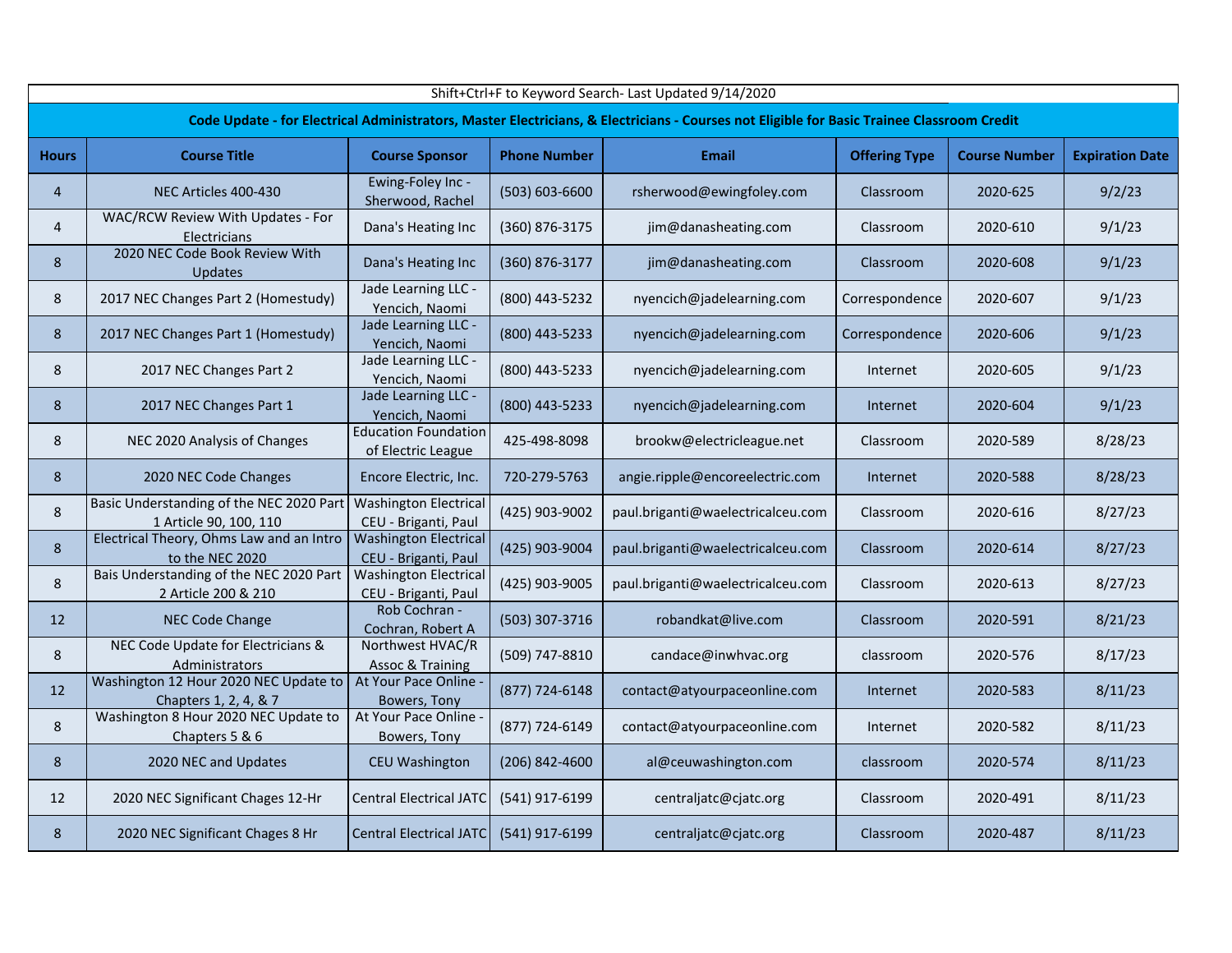|                | Shift+Ctrl+F to Keyword Search- Last Updated 9/14/2020 |                                                               |                     |                                                                                                                                            |                      |                      |                        |  |  |  |  |  |
|----------------|--------------------------------------------------------|---------------------------------------------------------------|---------------------|--------------------------------------------------------------------------------------------------------------------------------------------|----------------------|----------------------|------------------------|--|--|--|--|--|
|                |                                                        |                                                               |                     | Code Update - for Electrical Administrators, Master Electricians, & Electricians - Courses not Eligible for Basic Trainee Classroom Credit |                      |                      |                        |  |  |  |  |  |
| <b>Hours</b>   | <b>Course Title</b>                                    | <b>Course Sponsor</b>                                         | <b>Phone Number</b> | <b>Email</b>                                                                                                                               | <b>Offering Type</b> | <b>Course Number</b> | <b>Expiration Date</b> |  |  |  |  |  |
| 8              | RCW/Code Quiz I                                        | <b>Continuing Education</b><br>U. INC                         | (206) 371-5000      | info@continuingeducationu.org                                                                                                              | Classroom            | 2020-547             | 7/31/23                |  |  |  |  |  |
| 8              | RCW/Code Quiz II                                       | <b>Continuing Education</b><br>U, INC                         | (206) 371-5000      | info@continuingeducationu.org                                                                                                              | Classroom            | 2020-545             | 7/31/23                |  |  |  |  |  |
| $\overline{2}$ | <b>Structured Cabling</b>                              | Elite CEU, Inc                                                | (512) 351-7368      | kkassem@eliteceu.com                                                                                                                       | Internet             | 2020-557             | 7/28/23                |  |  |  |  |  |
| $\overline{2}$ | Basic Elements of the NEC                              | Elite CEU, Inc                                                | (512) 351-7368      | kkassem@eliteceu.com                                                                                                                       | Internet             | 2020-554             | 7/28/23                |  |  |  |  |  |
| $\overline{2}$ | <b>IP Survival Kit</b>                                 | Elite CEU, Inc                                                | (512) 351-7368      | kkassem@eliteceu.com                                                                                                                       | Internet             | 2020-553             | 7/28/23                |  |  |  |  |  |
| $\overline{2}$ | Common Sense Approach to OSHA Safety<br>Procedures     | Elite CEU, Inc                                                | (512) 351-7368      | kkassem@eliteceu.com                                                                                                                       | Internet             | 2020-552             | 7/28/23                |  |  |  |  |  |
| 8              | 2017 NEC UPDATE                                        | NATIONAL CODE<br>SEMINARS                                     | 205-567-2735        | necexpert@aol.com                                                                                                                          | Classroom            | 2020-510             | 7/14/23                |  |  |  |  |  |
| 8              | NFPA 70E                                               | <b>Independent Electrical</b><br><b>Contractors of Oregon</b> | (503) 598-0391      | gina@iecoregon.org                                                                                                                         | Classroom            | 2020-422             | 7/1/23                 |  |  |  |  |  |
| 8              | <b>Grounding &amp; Bonding</b>                         | <b>Independent Electrical</b><br><b>Contractors of Oregon</b> | (503) 598-0391      | gina@iecoregon.org                                                                                                                         | Classroom            | 2020-421             | 7/1/23                 |  |  |  |  |  |
| 8              | 2020 NEC Code Update - Limited Energy                  | <b>Independent Electrical</b><br><b>Contractors of Oregon</b> | (503) 598-0391      | gina@iecoregon.org                                                                                                                         | Classroom            | 2020-420             | 7/1/23                 |  |  |  |  |  |
| 8              | 2020 NEC Code Update                                   | <b>Independent Electrical</b><br><b>Contractors of Oregon</b> | (503) 598-0391      | gina@iecoregon.org                                                                                                                         | Classroom            | 2020-419             | 7/1/23                 |  |  |  |  |  |
| 4              | 2020 NEC Code Update                                   | <b>Independent Electrical</b><br><b>Contractors of Oregon</b> | (503) 598-0391      | gina@iecoregon.org                                                                                                                         | Classroom            | 2020-418             | 7/1/23                 |  |  |  |  |  |
| 8              | Residential Wiring (2020 NEC)                          | Jade Learning LLC -<br>Yencich, Naomi                         | (800) 443-5233      | nyencich@jadelearning.com                                                                                                                  | Internet             | 2020-415             | 6/19/23                |  |  |  |  |  |
| 8              | Commercial & Industrial Wiring (2020<br>NEC)           | Jade Learning LLC -<br>Yencich, Naomi                         | (800) 443-5233      | nyencich@jadelearning.com                                                                                                                  | Internet             | 2020-414             | 6/19/23                |  |  |  |  |  |
| 8              | 2017 Bonding and Grounding Online<br>Course            | <b>MIKE HOLT</b><br><b>ENTERPRISES</b>                        | 888-632-2633        | ceuonline@mikeholt.com                                                                                                                     | Internet             | 2020-403             | 6/17/23                |  |  |  |  |  |
| 36             | <b>Calculations Prep Course</b>                        | Oregon Electric Test<br>Prep                                  | 541-948-4394        | hagginshawn@gmail.com                                                                                                                      | Classroom            | 2020-395             | 6/16/23                |  |  |  |  |  |
| 8              | National Code Updates for Journeyman                   | Air Pros Electrical WA                                        | 509-309-7702        | tamara.borja@airprosusa.com                                                                                                                | Classroom            | 2020-383             | 6/15/23                |  |  |  |  |  |
| 8              | 2020 NEC Update                                        | <b>B.R. Engelking HVAC</b><br><b>Training School</b>          | (425) 778-2510      | hvacschool@comcast.net                                                                                                                     | Internet             | 2020-380             | 6/15/23                |  |  |  |  |  |
| 8              | Code Review for Exam Prep: Part 2                      | <b>CITC</b>                                                   | (877) 238-8646      | ceu@citcwa.org                                                                                                                             | Classroom            | 2020-361             | 6/5/23                 |  |  |  |  |  |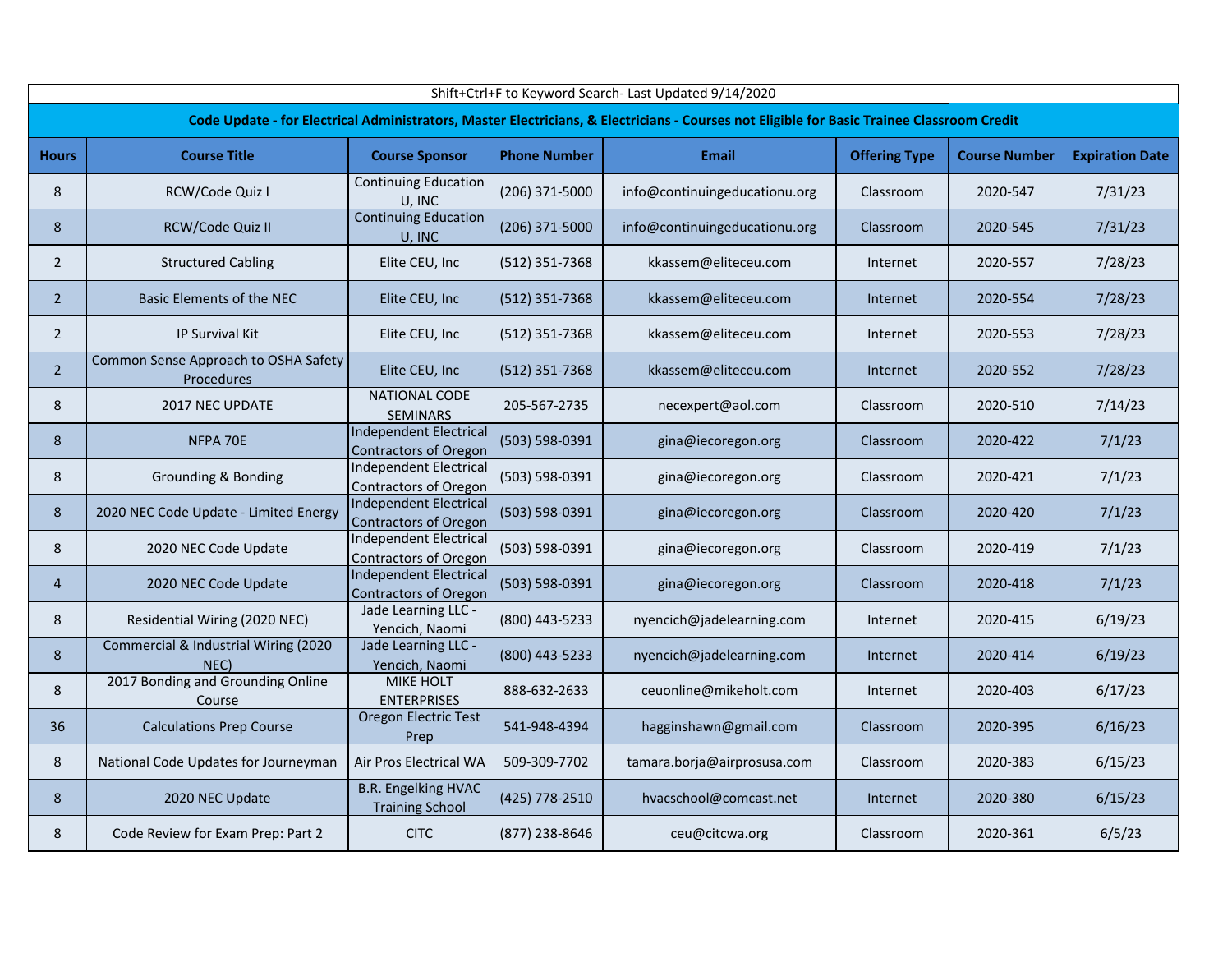|                | Shift+Ctrl+F to Keyword Search- Last Updated 9/14/2020 |                       |                     |                                                                                                                                            |                      |                      |                        |  |  |  |  |  |
|----------------|--------------------------------------------------------|-----------------------|---------------------|--------------------------------------------------------------------------------------------------------------------------------------------|----------------------|----------------------|------------------------|--|--|--|--|--|
|                |                                                        |                       |                     | Code Update - for Electrical Administrators, Master Electricians, & Electricians - Courses not Eligible for Basic Trainee Classroom Credit |                      |                      |                        |  |  |  |  |  |
| <b>Hours</b>   | <b>Course Title</b>                                    | <b>Course Sponsor</b> | <b>Phone Number</b> | <b>Email</b>                                                                                                                               | <b>Offering Type</b> | <b>Course Number</b> | <b>Expiration Date</b> |  |  |  |  |  |
| 8              | Code Review for Exam Prep: Part 1                      | <b>CITC</b>           | (877) 238-8646      | ceu@citcwa.org                                                                                                                             | Classroom            | 2020-360             | 6/5/23                 |  |  |  |  |  |
| 8              | Code Requirments for Electricians: Part 1              | <b>CITC</b>           | (877) 238-8646      | ceu@citcwa.org                                                                                                                             | Classroom            | 2020-358             | 6/5/23                 |  |  |  |  |  |
| 8              | NEC Article 760 Online                                 | <b>CITC</b>           | (877) 238-8646      | ceu@citcwa.org                                                                                                                             | Internet             | 2020-355             | 6/5/23                 |  |  |  |  |  |
| 4              | NEC Article 725 Online                                 | <b>CITC</b>           | (877) 238-8646      | ceu@citcwa.org                                                                                                                             | Internet             | 2020-354             | 6/5/23                 |  |  |  |  |  |
| 8              | NEC Article 250 Online                                 | <b>CITC</b>           | (877) 238-8646      | ceu@citcwa.org                                                                                                                             | Internet             | 2020-353             | 6/5/23                 |  |  |  |  |  |
| $\overline{4}$ | Find The Code NEC Part 1                               | <b>CITC</b>           | (877) 238-8646      | ceu@citcwa.org                                                                                                                             | Classroom            | 2020-351             | 6/5/23                 |  |  |  |  |  |
| 8              | NEC Requirements for Electrical<br>Maintenance         | <b>CITC</b>           | (877) 238-8646      | ceu@citcwa.org                                                                                                                             | Classroom            | 2020-351             | 6/5/23                 |  |  |  |  |  |
| 8              | Basic Understanding of the NEC: Chaprter               | <b>CITC</b>           | (877) 238-8646      | ceu@citcwa.org                                                                                                                             | Classroom            | 2020-350             | 6/5/23                 |  |  |  |  |  |
| 8              | Basic Understanding of the NEC: Chaprter               | <b>CITC</b>           | (877) 238-8646      | ceu@citcwa.org                                                                                                                             | Classroom            | 2020-350             | 6/5/23                 |  |  |  |  |  |
| 8              | Basic Understanding of the NEC: Chaprter<br>4          | <b>CITC</b>           | (877) 238-8646      | ceu@citcwa.org                                                                                                                             | Classroom            | 2020-350             | 6/5/23                 |  |  |  |  |  |
| 8              | Basic Understainding of the NEC Chapter<br>1 & 2       | <b>CITC</b>           | (877) 238-8646      | ceu@citcwa.org                                                                                                                             | Classroom            | 2020-348             | 6/5/23                 |  |  |  |  |  |
| 8              | Basic Understainding of the NEC Chapter<br>1&2         | <b>CITC</b>           | (877) 238-8646      | ceu@citcwa.org                                                                                                                             | Classroom            | 2020-348             | 6/5/23                 |  |  |  |  |  |
| 8              | Basic Understainding of the NEC Chapter<br>1&2         | <b>CITC</b>           | (877) 238-8646      | ceu@citcwa.org                                                                                                                             | Classroom            | 2020-348             | 6/5/23                 |  |  |  |  |  |
| 8              | Article 230: Electrical Services                       | <b>CITC</b>           | (877) 238-8646      | ceu@citcwa.org                                                                                                                             | Classroom            | 2020-347             | 6/5/23                 |  |  |  |  |  |
| 8              | Article 230: Electrical Services                       | <b>CITC</b>           | (877) 238-8646      | ceu@citcwa.org                                                                                                                             | Classroom            | 2020-347             | 6/5/23                 |  |  |  |  |  |
| 8              | Article 230: Electrical Services                       | <b>CITC</b>           | (877) 238-8646      | ceu@citcwa.org                                                                                                                             | Classroom            | 2020-347             | 6/5/23                 |  |  |  |  |  |
| 8              | Basic Understainding of the NEC Chapter                | <b>CITC</b>           | (877) 238-8646      | ceu@citcwa.org                                                                                                                             | Classroom            | 2020-347             | 6/5/23                 |  |  |  |  |  |
| 8              | Basic Understainding of the NEC Chapter                | <b>CITC</b>           | (877) 238-8646      | ceu@citcwa.org                                                                                                                             | Classroom            | 2020-347             | 6/5/23                 |  |  |  |  |  |
| 8              | Basic Understainding of the NEC Chapter<br>3           | <b>CITC</b>           | (877) 238-8646      | ceu@citcwa.org                                                                                                                             | Classroom            | 2020-347             | 6/5/23                 |  |  |  |  |  |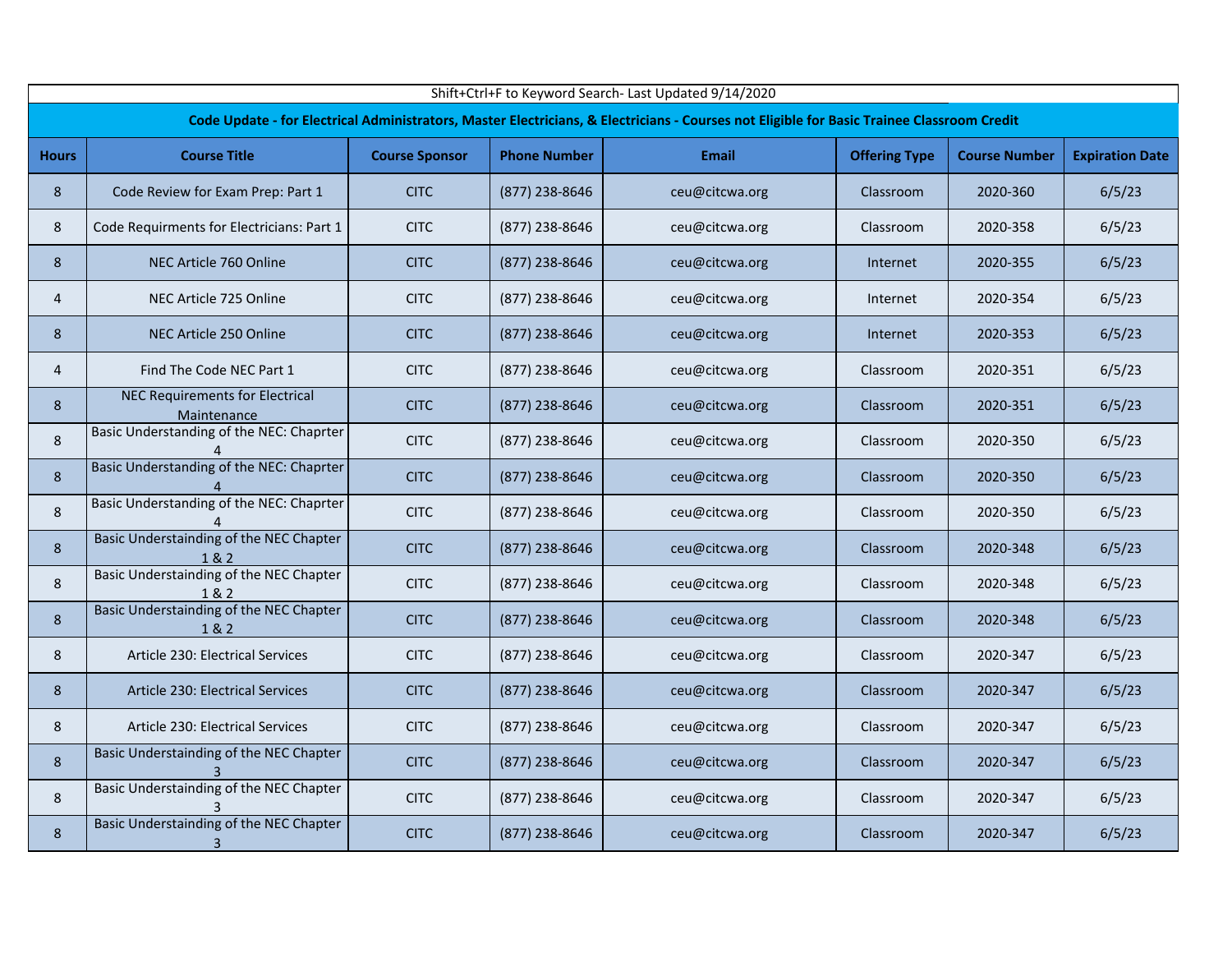|              | Shift+Ctrl+F to Keyword Search- Last Updated 9/14/2020 |                                                  |                     |                                                                                                                                            |                      |                      |                        |  |  |  |  |  |
|--------------|--------------------------------------------------------|--------------------------------------------------|---------------------|--------------------------------------------------------------------------------------------------------------------------------------------|----------------------|----------------------|------------------------|--|--|--|--|--|
|              |                                                        |                                                  |                     | Code Update - for Electrical Administrators, Master Electricians, & Electricians - Courses not Eligible for Basic Trainee Classroom Credit |                      |                      |                        |  |  |  |  |  |
| <b>Hours</b> | <b>Course Title</b>                                    | <b>Course Sponsor</b>                            | <b>Phone Number</b> | <b>Email</b>                                                                                                                               | <b>Offering Type</b> | <b>Course Number</b> | <b>Expiration Date</b> |  |  |  |  |  |
| 4            | NEC Code Update 2017/2020                              | C-US-4-CEU's                                     | (425) 248-3868      | johngary5@frontier.com                                                                                                                     | Correspondence       | 2020-339             | 6/3/23                 |  |  |  |  |  |
| 8            | 2020 NEC Code Update                                   | <b>Specialty Electrician</b><br>Training         | 253-260-8020        | jkj717@aol.com                                                                                                                             | Classroom            | 2020-330             | 5/26/23                |  |  |  |  |  |
| 4            | 2020 NEC Load Calculations                             | <b>NAT PRO Electrical</b><br>Seminars INC        | 602-459-1505        | stankwake@yahoo.com                                                                                                                        | Classroom            | 2020-327             | 5/26/23                |  |  |  |  |  |
| 4            | 2020 NEC Review - Parts 1 & 2                          | <b>NAT PRO Electrical</b><br><b>Seminars INC</b> | 602-459-1505        | stankwake@yahoo.com                                                                                                                        | Classroom            | 2020-326             | 5/26/23                |  |  |  |  |  |
| 8            | 2020 Code Update part 2                                | Southwestern Idaho<br><b>Electrical JATC</b>     | 208-384-0538        | ed@swidjatc.org                                                                                                                            | Correspondence       | 2020-297             | 5/19/23                |  |  |  |  |  |
| 8            | 2020 Code Update part 1                                | Southwestern Idaho<br><b>Electrical JATC</b>     | 208-384-0538        | ed@swidjatc.org                                                                                                                            | Correspondence       | 2020-296             | 5/19/23                |  |  |  |  |  |
| 8            | 2020 NEC II                                            | <b>Continuing Education</b><br>U, INC            | 206-371-5000        | info@continuingeducation.org                                                                                                               | Classroom            | 2020-316             | 5/11/23                |  |  |  |  |  |
| 8            | <b>2020 NECIII</b>                                     | <b>Continuing Education</b><br>U, INC            | 206-371-5000        | info@continuingeducation.org                                                                                                               | Classroom            | 2020-314             | 5/11/23                |  |  |  |  |  |
| 8            | <b>2020 NEC IV</b>                                     | Continuing Education<br>U, INC                   | 206-371-5000        | info@continuingeducation.org                                                                                                               | Classroom            | 2020-312             | 5/11/23                |  |  |  |  |  |
| 8            | <b>2020 NEC V</b>                                      | <b>Continuing Education</b><br>U, INC            | 206-371-5000        | info@continuingeducation.org                                                                                                               | Classroom            | 2020-310             | 5/11/23                |  |  |  |  |  |
| 8            | <b>2020 NEC VII</b>                                    | <b>Continuing Education</b><br>U, INC            | 206-371-5000        | info@continuingeducation.org                                                                                                               | Classroom            | 2020-293             | 5/11/23                |  |  |  |  |  |
| 8            | <b>2020 NEC VII</b>                                    | <b>Continuing Education</b><br>U. INC            | 206-371-5000        | info@continuingeducation.org                                                                                                               | Classroom            | 2020-293             | 5/11/23                |  |  |  |  |  |
| 8            | <b>2020 NEC VII</b>                                    | <b>Continuing Education</b><br>U, INC            | 206-371-5000        | info@continuingeducation.org                                                                                                               | Classroom            | 2020-293             | 5/11/23                |  |  |  |  |  |
| 8            | NEC Code Update 2020                                   | <b>Elec Train</b>                                | 360-689-5405        | Andrew@electrain.com                                                                                                                       | Classroom            | 2020-269             | 5/5/23                 |  |  |  |  |  |
| 16           | 2020 NEC Code Changes                                  | Reliance Electric, Inc                           | (435) 874-1250      | galilee.bistline@relianceteam.com                                                                                                          | Classroom            | 2020-563             | 4/29/23                |  |  |  |  |  |
| 8            | NEC Update 2020                                        | Parker Bros. Electric                            | (425) 239-6319      | Gary@parkerbroselectric.com                                                                                                                | Classroom            | 2020-549             | 4/28/23                |  |  |  |  |  |
| 8            | 2020 NEC Code Update                                   | <b>CITC</b>                                      | (877) 238-8646      | ceu@citcwa.org                                                                                                                             | Classroom            | 2020-267             | 4/27/23                |  |  |  |  |  |
| 8            | Navigating the 2020 NEC for trainees                   | <b>CITC</b>                                      | (877) 238-8646      | ceu@citcwa.org                                                                                                                             | Classroom            | 2020-265             | 4/27/23                |  |  |  |  |  |
| 8            | Intro to the 2020 NEC                                  | <b>CITC</b>                                      | (877) 238-8646      | ceu@citcwa.org                                                                                                                             | Classroom            | 2020-264             | 4/27/23                |  |  |  |  |  |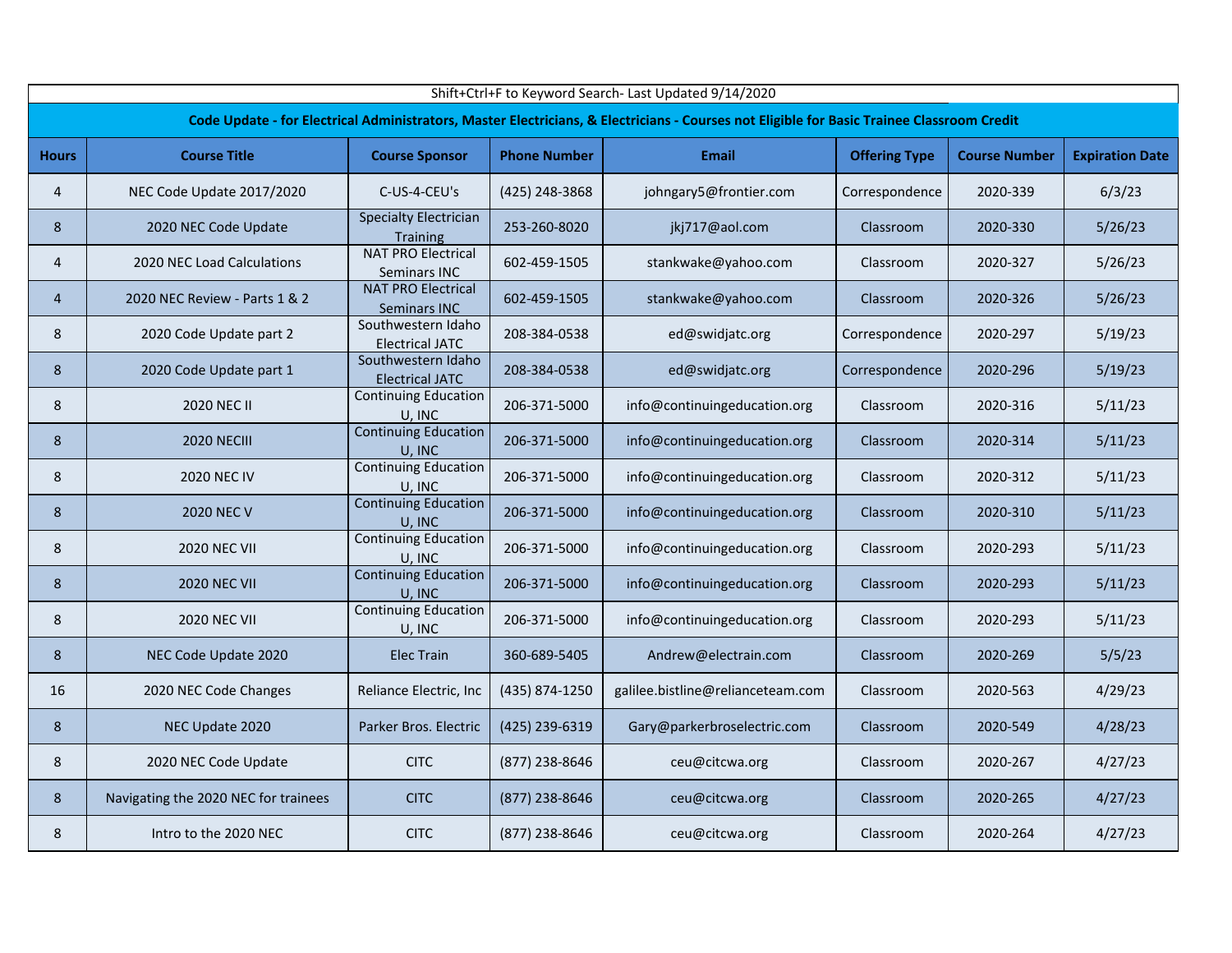|                | Shift+Ctrl+F to Keyword Search- Last Updated 9/14/2020 |                                                             |                     |                                                                                                                                            |                      |                      |                        |  |  |  |  |  |
|----------------|--------------------------------------------------------|-------------------------------------------------------------|---------------------|--------------------------------------------------------------------------------------------------------------------------------------------|----------------------|----------------------|------------------------|--|--|--|--|--|
|                |                                                        |                                                             |                     | Code Update - for Electrical Administrators, Master Electricians, & Electricians - Courses not Eligible for Basic Trainee Classroom Credit |                      |                      |                        |  |  |  |  |  |
| <b>Hours</b>   | <b>Course Title</b>                                    | <b>Course Sponsor</b>                                       | <b>Phone Number</b> | <b>Email</b>                                                                                                                               | <b>Offering Type</b> | <b>Course Number</b> | <b>Expiration Date</b> |  |  |  |  |  |
| 12             | 2020 NEC Changes 12                                    | <b>Advanced Power</b><br><b>Solutions</b>                   | (503) 558-8158      | Gary.larkins@powersafetypro.com                                                                                                            | Classroom            | 2020-251             | 4/24/23                |  |  |  |  |  |
| 8              | 2020 NEC Changes 8 hour                                | <b>Advanced Power</b><br>Solutions                          | (503) 558-8158      | Gary.larkins@powersafetypro.com                                                                                                            | Classroom            | 2020-250             | 4/24/23                |  |  |  |  |  |
| $\overline{4}$ | 2020 NEC Changes 4 Hour                                | <b>Advanced Power</b><br>Solutions                          | (503) 558-8158      | Gary.larkins@powersafetypro.com                                                                                                            | Classroom            | 2020-249             | 4/24/23                |  |  |  |  |  |
| 8              | 2017 NEC Changes 8                                     | <b>Advanced Power</b><br>Solutions                          | (503) 558-8158      | Gary.larkins@powersafetypro.com                                                                                                            | Classroom            | 2020-248             | 4/24/23                |  |  |  |  |  |
| 16             | Introduction to the 2020 NEC                           | <b>National Code</b><br><b>Seminars</b>                     | 205-567-2735        | necexpert@aol.com                                                                                                                          | Classroom            | 2020-508             | 4/22/23                |  |  |  |  |  |
| 24             | 2020 National Electric Code                            | <b>NTT Training (National</b><br>technology transfer)       | 303-957-4333        | Sschell@nttinc.com                                                                                                                         | Classroom            | 2020-505             | 4/22/23                |  |  |  |  |  |
| 8              | Changes for the 2020 NEC Part 2                        | myelectricalceu.com                                         | (509) 971-5957      | cclemens@myelectricalceu.com                                                                                                               | internet             | 2020-247             | 4/22/23                |  |  |  |  |  |
| 8              | Changes for the 2020 NEC Part 1                        | myelectricalceu.com                                         | (509) 971-5957      | cclemens@myelectricalceu.com                                                                                                               | internet             | 2020-246             | 4/22/23                |  |  |  |  |  |
| 8              | 2020 NEC Code Changes - Part 2                         | <b>BlueVolt</b>                                             | 503-223-2583        | julia.griffiths@bluevolt.com                                                                                                               | internet             | 2020-239             | 4/6/23                 |  |  |  |  |  |
| 16             | 2020 NEC Code Changes - Complete                       | BlueVolt                                                    | 503-223-2583        | julia.griffiths@bluevolt.com                                                                                                               | internet             | 2020-238             | 4/6/23                 |  |  |  |  |  |
| $2^{\circ}$    | Codes and Standardds Refresher,<br>including NEC CEU   | <b>Electronic Security</b><br><b>Association - National</b> | 888-447-1689        | Michelle.yungblut@esaweb.org                                                                                                               | internet             | 2020-372             | 4/1/23                 |  |  |  |  |  |
| 8              | 2020 NEC update part 2                                 | CEU Spot                                                    | 206-257-8555        | tami@ceuspot.com                                                                                                                           | internet             | 2020-234             | 3/31/23                |  |  |  |  |  |
| 8              | 2020 Code update part 1                                | <b>CEU Spot</b>                                             | 206-257-8555        | tami@ceuspot.com                                                                                                                           | internet             | 2020-233             | 3/31/23                |  |  |  |  |  |
| 8              | 2020 NEC Changes (NEC)                                 | Milestone Electrical<br><b>Training</b>                     | 360-303-4674        | alex@milestoneet.com                                                                                                                       | Classroom            | 2020-228             | 3/31/23                |  |  |  |  |  |
| 16             | 2020 NEC Updates                                       | Johnson County<br><b>Community College</b>                  | 913-469-2460        | tradesandrail@jcc.edu                                                                                                                      | Classroom            | 2020-226             | 3/26/23                |  |  |  |  |  |
| 8              | 2020 NEC Code Updates For Trainees                     | WA DOC                                                      | (360) 725-8321      | jbsantella@doc1.wa.gov                                                                                                                     | Classroom            | 2020-219             | 3/20/23                |  |  |  |  |  |
| $\overline{4}$ | 2020 NEC 430 Motors                                    | www.AnytimeCE.com                                           | 425-778-2510        | hvacschool@comcast.net                                                                                                                     | Internet             | 2020-445             | 3/19/23                |  |  |  |  |  |
| 8              | 2020 NEC Code Updates For Electricians                 | WA DOC                                                      | (360) 725-8321      | jbsantella@doc1.wa.gov                                                                                                                     | Classroom            | 2020-219             | 3/19/23                |  |  |  |  |  |
| 8              | National Electrical Code Changes                       | <b>Portland Community</b><br>College                        | 971-722-5083        | windy.wahlke15@pcc.edu                                                                                                                     | Classroom            | 2020-218             | 3/19/23                |  |  |  |  |  |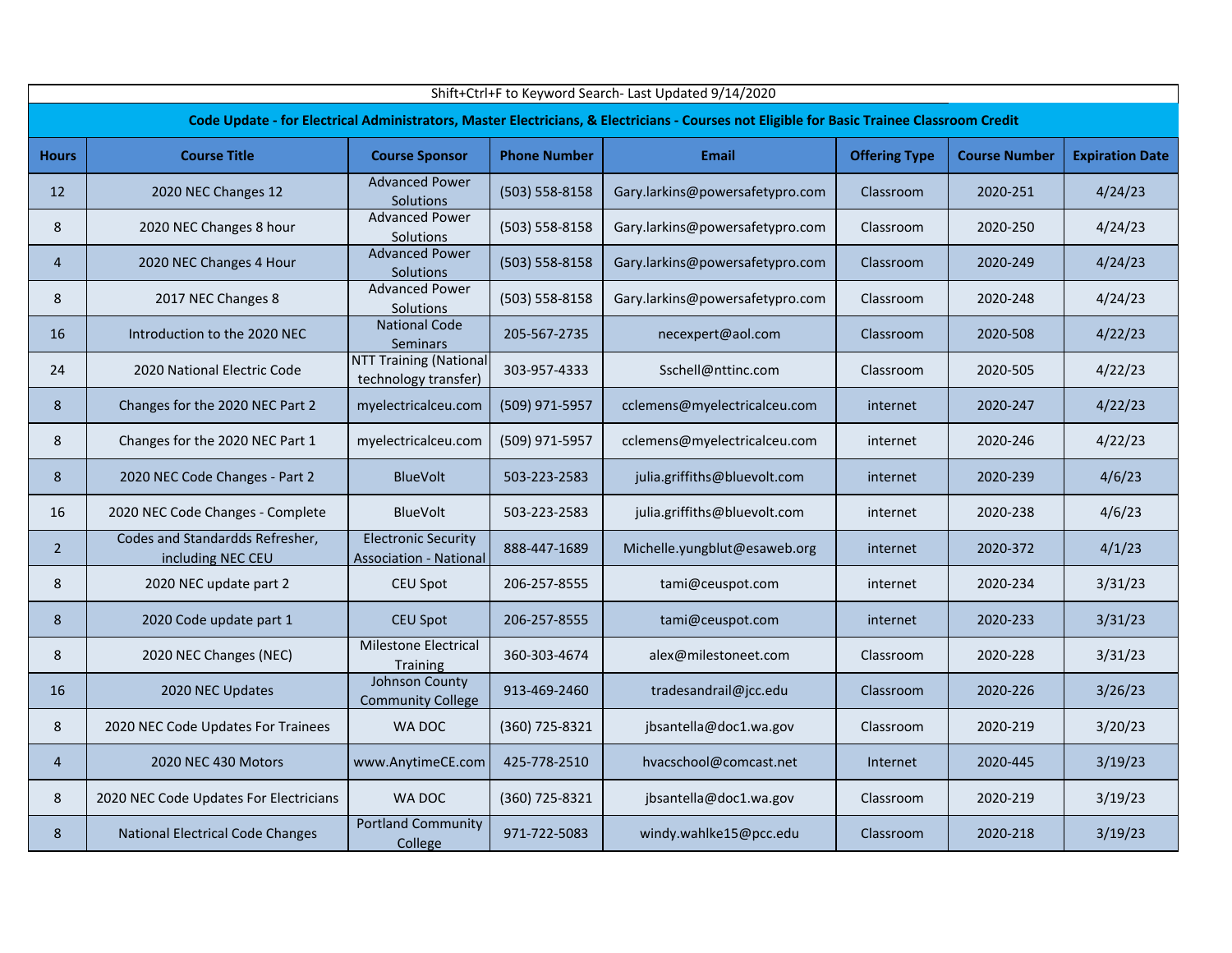|                | Shift+Ctrl+F to Keyword Search- Last Updated 9/14/2020                                   |                                       |                     |                                                                                                                                            |                      |                      |                        |  |  |  |  |
|----------------|------------------------------------------------------------------------------------------|---------------------------------------|---------------------|--------------------------------------------------------------------------------------------------------------------------------------------|----------------------|----------------------|------------------------|--|--|--|--|
|                |                                                                                          |                                       |                     | Code Update - for Electrical Administrators, Master Electricians, & Electricians - Courses not Eligible for Basic Trainee Classroom Credit |                      |                      |                        |  |  |  |  |
| <b>Hours</b>   | <b>Course Title</b>                                                                      | <b>Course Sponsor</b>                 | <b>Phone Number</b> | <b>Email</b>                                                                                                                               | <b>Offering Type</b> | <b>Course Number</b> | <b>Expiration Date</b> |  |  |  |  |
| 8              | 2020 Code update for trainees                                                            | Aire Pro                              | (253) 848-2626      | Vince@airepro.com                                                                                                                          | Classroom            | 2020-217             | 3/19/23                |  |  |  |  |
| 8              | 2020 NEC Code Update                                                                     | Aire Pro                              | (253) 848-2626      | Vince@airepro.com                                                                                                                          | Classroom            | 2020-217             | 3/19/23                |  |  |  |  |
| 16             | NEC Code 2020                                                                            | Montana Chapter IAEI                  | 406-580-2656        | IAEIMT@littleappletech.com                                                                                                                 | Classroom            | 2020-216             | 3/19/23                |  |  |  |  |
| 4              | 2020 NEC 440-AC & Refrig Equipment                                                       | www.AnytimeCE.com                     | 425-778-2510        | hvacschool@comcast.net                                                                                                                     | Internet             | 2020-213             | 3/19/23                |  |  |  |  |
| 4              | <b>2020 NEC Electrical Review</b>                                                        | AnytimeCE                             | 425-778-2510        | hvacschool@comcast.net                                                                                                                     |                      | 2020-211             | 3/19/23                |  |  |  |  |
| 4              | 2020 NEC Code Change Definitions                                                         | Pellco CEU                            | 509-954-0830        | mike@pellcoceu.com                                                                                                                         | Correspondence       | 2020-209             | 3/19/23                |  |  |  |  |
| 16             | NEC 2020 Code Changes Update Book<br>Version - 16 Hours                                  | ElectricalLicenseRene<br>wal.com      | 855-LOG-CEUS        | upport@ElectricalLicenseRenewal.con                                                                                                        | Correspondence       | 2020-205             | 3/18/23                |  |  |  |  |
| 8              | NEC 2020 Code Changes Update Book<br>Version - 8 Hours                                   | ElectricalLicenseRene<br>wal.com      | 855-LOG-CEUS        | upport@ElectricalLicenseRenewal.con Correspondence                                                                                         |                      | 2020-204             | 3/18/23                |  |  |  |  |
| 16             | NEC 2020 Code Changes Update - 16<br><b>Hours</b>                                        | ElectricalLicenseRene<br>wal.com      | 855-LOG-CEUS        | upport@ElectricalLicenseRenewal.con                                                                                                        | Internet             | 2020-203             | 3/18/23                |  |  |  |  |
| 12             | NEC 2020 Code Changes Update - 12<br><b>Hours</b>                                        | ElectricalLicenseRene<br>wal.com      | 855-LOG-CEUS        | upport@ElectricalLicenseRenewal.con                                                                                                        | Internet             | 2020-202             | 3/18/23                |  |  |  |  |
| 8              | NEC 2020 Code Changes Update - 8 Hours                                                   | ElectricalLicenseRene<br>wal.com      | 855-LOG-CEUS        | upport@ElectricalLicenseRenewal.com                                                                                                        | Internet             | 2020-201             | 3/18/23                |  |  |  |  |
| $\overline{4}$ | NEC 2020 Code Changes Update - 4 Hours                                                   | ElectricalLicenseRene<br>wal.com      | 855-LOG-CEUS        | upport@ElectricalLicenseRenewal.con                                                                                                        | Internet             | 2020-200             | 3/18/23                |  |  |  |  |
| 8              | 2020 Bonding and Grounding Online<br>Course                                              | Mike Holt Enterprises                 | 888-632-2633        | ceuonline@mikeholt.com                                                                                                                     | Internet             | 2020-197             | 3/18/23                |  |  |  |  |
| 8              | 2020 NEC Changes Part 2, Articles 400-<br>805 Online Course                              | Mike Holt Enterprises                 | 888-632-2633        | ceuonline@mikeholt.com                                                                                                                     | Internet             | 2020-196             | 3/18/23                |  |  |  |  |
| 8              | 2020 NEC Changes Part 1, Atricles 90-314<br><b>Online Course</b>                         | Mike Holt Enterprises                 | 888-632-2633        | ceuonline@mikeholt.com                                                                                                                     | Internet             | 2020-195             | 3/18/23                |  |  |  |  |
| 8              | Overview of the 2020 NEC Changes Online<br>Course                                        | Mike Holt Enterprises                 | 888-632-2633        | ceuonline@mikeholt.com                                                                                                                     | Internet             | 2020-194             | 3/18/23                |  |  |  |  |
| 4              | 2020 National Electrical Code Changes,<br>Ch. 6 (from Article 690), 7, 8, 9. Part 4 of 4 | <b>Imlah Electrical</b><br>Consulting | 503-267-3960        | imlah.consulting@gmail.com                                                                                                                 |                      | 2020-159             | 2/25/23                |  |  |  |  |
| $\overline{4}$ | 2020 National Electrical Code Changes,<br>Ch 5 & 6 (to Article 682), Part 3 of 4         | <b>Imlah Electrical</b><br>Consulting | 503-267-3960        | imlah.consulting@gmail.com                                                                                                                 |                      | 2020-158             | 2/25/23                |  |  |  |  |
| 4              | 2020 National Electrical Code Changes,<br>Ch. 3 & 4, Part 2 of 4                         | <b>Imlah Electrical</b><br>Consulting | 503-267-3960        | imlah.consulting@gmail.com                                                                                                                 |                      | 2020-157             | 2/25/23                |  |  |  |  |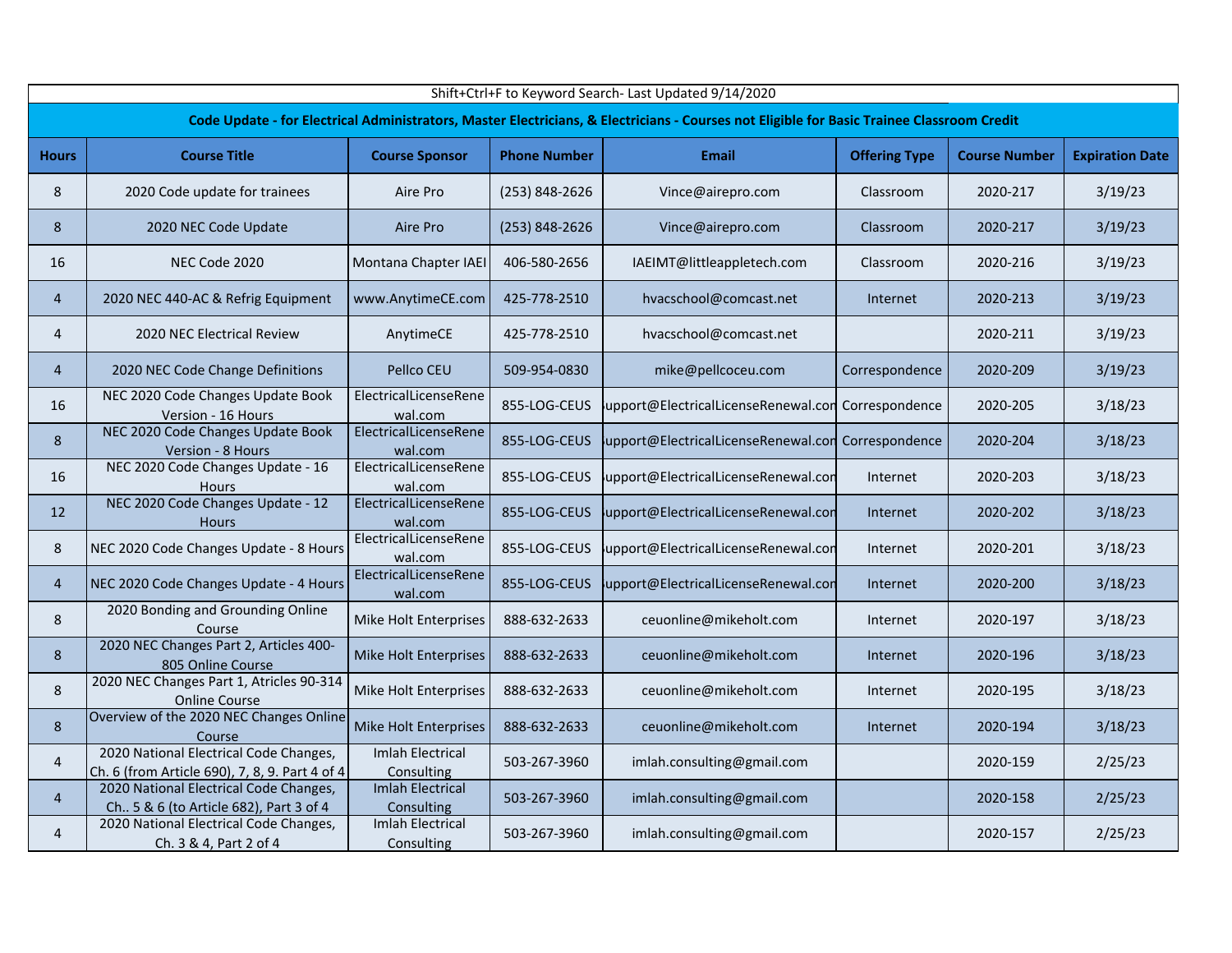|                | Shift+Ctrl+F to Keyword Search- Last Updated 9/14/2020 |                                                         |                          |                                                                                                                                            |                      |                      |                        |  |  |  |  |  |
|----------------|--------------------------------------------------------|---------------------------------------------------------|--------------------------|--------------------------------------------------------------------------------------------------------------------------------------------|----------------------|----------------------|------------------------|--|--|--|--|--|
|                |                                                        |                                                         |                          | Code Update - for Electrical Administrators, Master Electricians, & Electricians - Courses not Eligible for Basic Trainee Classroom Credit |                      |                      |                        |  |  |  |  |  |
| <b>Hours</b>   | <b>Course Title</b>                                    | <b>Course Sponsor</b>                                   | <b>Phone Number</b>      | <b>Email</b>                                                                                                                               | <b>Offering Type</b> | <b>Course Number</b> | <b>Expiration Date</b> |  |  |  |  |  |
| 8              | <b>Understanding Transformers (NEC)</b>                | <b>Milestone Electrical</b><br><b>Traning</b>           | 360-303-4674             | alex@milestoneET.com                                                                                                                       |                      | 2020-137             | 2/10/23                |  |  |  |  |  |
| $\overline{4}$ | 2020 NEC Changes 4 Hour                                | <b>NECA - IBEW Electrical</b><br><b>Training Center</b> | 503-262-9991             | tedwards@nietc.org                                                                                                                         |                      | 2020-122             | 2/5/23                 |  |  |  |  |  |
| 8              | 2020 NEC Changes 8 Hour                                | <b>NECA - IBEW Electrical</b><br><b>Training Center</b> | 503-262-9991             | tedwards@nietc.org                                                                                                                         |                      | 2020-121             | 2/5/23                 |  |  |  |  |  |
| 8              | NEC 2020 Code Update                                   | Interstates<br><b>Construction Services</b>             | 712-722-1662<br>ext 2562 | lowell.reith@interstates.com                                                                                                               |                      | 2020-113             | 2/4/23                 |  |  |  |  |  |
| 8              | 2020 NEC Code Update II                                | Mike Weitzel - Central<br><b>Washington Electrical</b>  | (509) 491-3679           | manda-cwee@outlook.com                                                                                                                     |                      | 2020-110             | 2/4/23                 |  |  |  |  |  |
| 8              | 2020 NEC Code Change - Part 1                          | <b>BlueVolt</b>                                         | 503-223-2583             | julia.griffiths@bluevolt.com                                                                                                               | Internet             | 2020-108             | 2/4/23                 |  |  |  |  |  |
| 8              | 2020 NEC Code Update                                   | Northwest<br><b>Washington Electrical</b>               | 360-428-5080             | theresa.sammons@nwejatc.org                                                                                                                |                      | 2020-106             | 1/30/23                |  |  |  |  |  |
| 8              | 2020 NEC Changes                                       | Joan P Albert                                           | 360-903-2513             | jp.albert@juno.com                                                                                                                         |                      | 2020-101             | 1/28/23                |  |  |  |  |  |
| 8              | 2020 National Electrical Code Part 2<br>(Homestudy)    | Jade Learning LLC -<br>Yencich, Naomi                   | 800-443-5233             | nyencich@jadelearning.com                                                                                                                  | Correspondence       | 2020-091             | 1/28/23                |  |  |  |  |  |
| 8              | 2020 National Electrical Code Part 1<br>(Homestudy)    | Jade Learning LLC -<br>Yencich, Naomi                   | 800-443-5233             | nyencich@jadelearning.com                                                                                                                  | Correspondence       | 2020-090             | 1/28/23                |  |  |  |  |  |
| 8              | 2020 National Electrical Code Part 2                   | Jade Learning LLC -<br>Yencich, Naomi                   | 800-443-5233             | nyencich@jadelearning.com                                                                                                                  |                      | 2020-089             | 1/28/23                |  |  |  |  |  |
| 8              | 2020 National Electrical Code Part 1                   | Jade Learning LLC -<br>Yencich, Naomi                   | 800-443-5233             | nyencich@jadelearning.com                                                                                                                  |                      | 2020-088             | 1/28/23                |  |  |  |  |  |
| 16             | 2020 National Electrical Code                          | <b>TPC Training</b>                                     | 303-531-4560             | ce@tpctraining.com                                                                                                                         |                      | 2020-082             | 1/28/23                |  |  |  |  |  |
| 12             | Washington 2017 NEC Updates Part 2 (12<br>hrs)         | At Home Prep                                            | 800-952-0910             | info@athomeprep.com                                                                                                                        | Internet             | 2020-077             | 1/28/23                |  |  |  |  |  |
| $\,8\,$        | Washington 2017 NEC Updates Part 1 (8<br>hrs)          | At Home Prep                                            | 800-952-0910             | info@athomeprep.com                                                                                                                        | Internet             | 2020-076             | 1/28/23                |  |  |  |  |  |
| 8              | 2020 NEC Code Changes                                  | <b>Chester Garrett</b>                                  | (360) 601-0076           | chesterd1943@comcast.net                                                                                                                   |                      | 2020-072             | 1/23/23                |  |  |  |  |  |
| 8              | 2020 NEC Changes                                       | <b>Puget Sound Electrical</b><br><b>JATC</b>            | 425-228-1777             | waneva@psejatc.org                                                                                                                         |                      | 2020-066             | 1/14/23                |  |  |  |  |  |
| 8              | 2020 NEC Code Changes for Journey                      | <b>Verify Training LLC</b>                              | (253) 277-8756           | register@verify-training.com                                                                                                               |                      | 2020-056             | 1/14/23                |  |  |  |  |  |
| 8              | Online 2020 NEC Code Update 8 Hours                    | <b>Verify Training LLC</b>                              | (253) 277-8756           | register@verify-training.com                                                                                                               | Internet             | 2020-048             | 1/14/23                |  |  |  |  |  |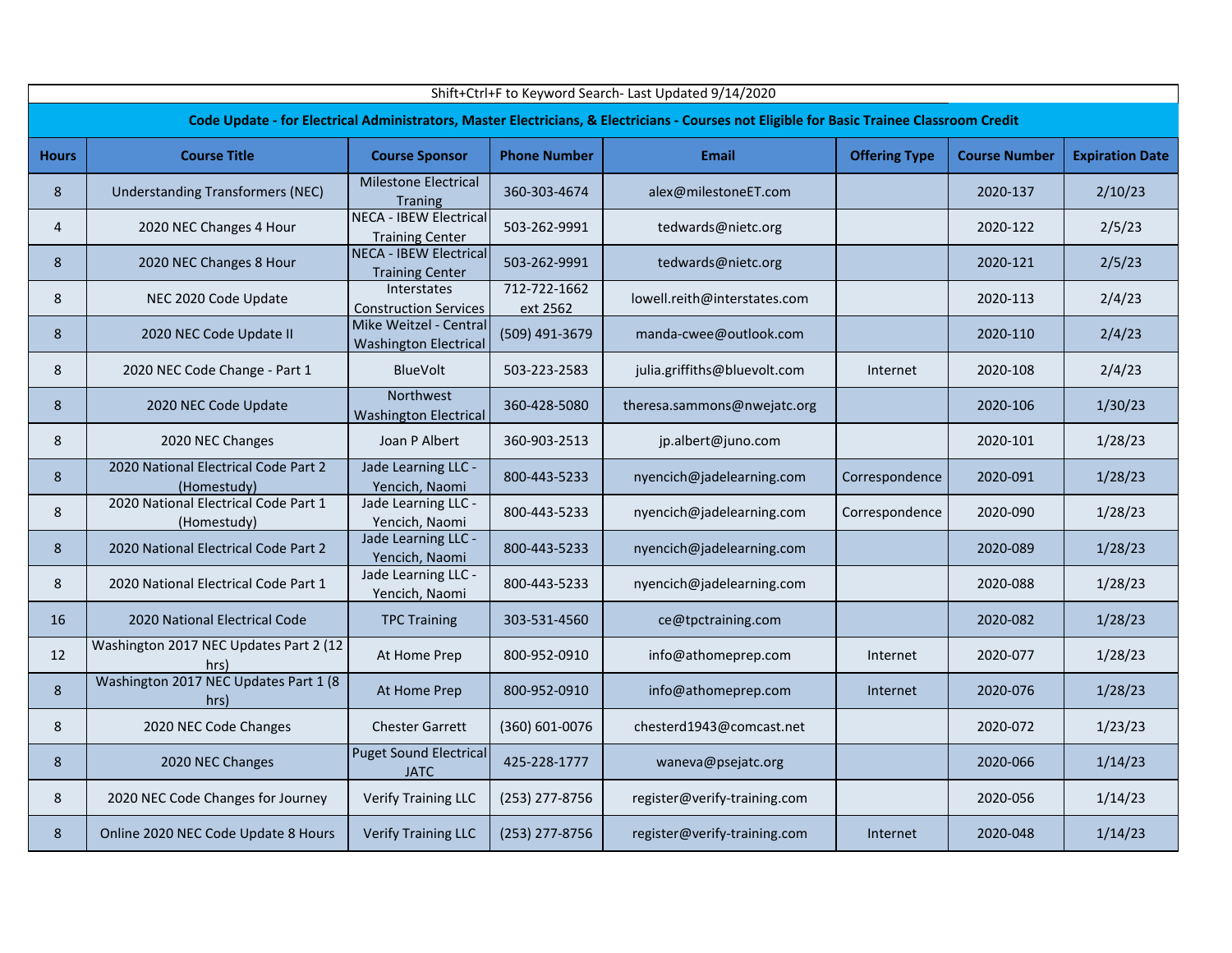|                | Shift+Ctrl+F to Keyword Search- Last Updated 9/14/2020                |                                                   |                     |                                                                                                                                            |                      |                      |                        |  |  |  |  |  |
|----------------|-----------------------------------------------------------------------|---------------------------------------------------|---------------------|--------------------------------------------------------------------------------------------------------------------------------------------|----------------------|----------------------|------------------------|--|--|--|--|--|
|                |                                                                       |                                                   |                     | Code Update - for Electrical Administrators, Master Electricians, & Electricians - Courses not Eligible for Basic Trainee Classroom Credit |                      |                      |                        |  |  |  |  |  |
| <b>Hours</b>   | <b>Course Title</b>                                                   | <b>Course Sponsor</b>                             | <b>Phone Number</b> | <b>Email</b>                                                                                                                               | <b>Offering Type</b> | <b>Course Number</b> | <b>Expiration Date</b> |  |  |  |  |  |
| 8              | NEC Code Update 2020                                                  | ETI - Training<br>Electricians                    | (360) 265-6994      | roger@trainingelectricians.com                                                                                                             |                      | 2020-042             | 1/10/23                |  |  |  |  |  |
| 8              | Comprehensive Review of the 2020 NEC                                  | <b>CITC</b>                                       | (877) 238-8646      | ceu@citcwa.org                                                                                                                             |                      | 2020-033             | 1/7/23                 |  |  |  |  |  |
| 8              | Introduction to the 2017 NEC                                          | <b>CITC</b>                                       | (877) 238-8646      | ceu@citcwa.org                                                                                                                             |                      | 2020-031             | 1/7/23                 |  |  |  |  |  |
| 8              | Analysis of the 2020 Change for Journey<br>Level Part 2               | <b>Current Electric</b><br>Training - Hesselroth, | (509) 488-0899      | celectric@qosi.net                                                                                                                         |                      | 2020-019             | 1/7/23                 |  |  |  |  |  |
| 8              | Analysis of the 2020 Changes for Journey<br>Level Part 1              | <b>Current Electric</b><br>Training - Hesselroth, | (509) 488-0899      | celectric@qosi.net                                                                                                                         |                      | 2020-018             | 1/7/23                 |  |  |  |  |  |
| 8              | Online Analysis of the 2020 NEC Changes<br>Part 2                     | <b>Current Electric</b><br>Training - Hesselroth, | (509) 488-0899      | celectric@qosi.net                                                                                                                         | Internet             | 2020-015             | 1/7/23                 |  |  |  |  |  |
| 8              | Online Analysis of the 2020 NEC Changes<br>Part 1                     | <b>Current Electric</b><br>Training - Hesselroth, | (509) 488-0899      | celectric@qosi.net                                                                                                                         | Internet             | 2020-014             | 1/7/23                 |  |  |  |  |  |
| $\overline{4}$ | 2020 National Electrical Code Changes,<br>Chapters 1 & 2, Part 1 of 4 | <b>Imlah Electrical</b><br>Consulting             | 503-267-3960        | imlah.consulting@gmail.com                                                                                                                 |                      | 2020-011             | 1/7/23                 |  |  |  |  |  |
| 8              | 2020 NEC 1 Code Update                                                | <b>Continuing Education</b><br>U, Inc             | 206-371-5000        | info@continuingeducationu.org                                                                                                              |                      | 2019-714             | 11/20/22               |  |  |  |  |  |
| 8              | 2020 NEC Code Update Part 2                                           | Southwestern Idaho<br><b>Electrical JATC</b>      | 208-384-0538        | ed@idahoelectrical<br>apprenticeship.org                                                                                                   |                      | 2019-705             | 11/18/22               |  |  |  |  |  |
| 8              | 2020 NEC Code Update Part 1                                           | Southwestern Idaho<br><b>Electrical JATC</b>      | 208-384-0538        | ed@idahoelectrical<br>apprenticeship.org                                                                                                   |                      | 2019-704             | 11/18/22               |  |  |  |  |  |
| 8              | Analysis of Changes: NEC Code Update<br>2021                          | Eastern Washington<br><b>IAEI</b>                 | 509-251-6002        | lanny_iaei@msn.com                                                                                                                         |                      | 2019-703             | 11/18/22               |  |  |  |  |  |
| 8              | Analysis of the 2020 Changes Part 2                                   | <b>Current Electric</b><br>Training - Hesselroth, | (509) 488-0899      | celectric@qosi.net                                                                                                                         |                      | 2019-700             | 11/15/22               |  |  |  |  |  |
| 8              | Analysis of the 2020 Changes Part 1                                   | <b>Current Electric</b><br>Training - Hesselroth, | (509) 488-0899      | celectric@qosi.net                                                                                                                         |                      | 2019-699             | 11/15/22               |  |  |  |  |  |
| 8              | 2020 NEC Code Update Part 1                                           | <b>EMC Code</b><br>Consultants                    | 360-757-3605        | emccode@comcast.net                                                                                                                        |                      | 2019-698             | 11/15/22               |  |  |  |  |  |
| 8              | <b>NEC Article 225</b>                                                | <b>CITC</b>                                       | (877) 238-8646      | ceu@citcwa.org                                                                                                                             |                      | 2019-674             | 10/29/22               |  |  |  |  |  |
| 8              | 2017 NEC Update for Electricians                                      | <b>CITC</b>                                       | (877) 238-8646      | ceu@citcwa.org                                                                                                                             |                      | 2019-673             | 10/29/22               |  |  |  |  |  |
| 8              | Essential Changes to the 2017 NEC                                     | <b>CITC</b>                                       | (877) 238-8646      | ceu@citcwa.org                                                                                                                             |                      | 2019-668             | 10/29/22               |  |  |  |  |  |
| 8              | 2020 NEC Code Changes                                                 | Pellco CEU                                        | 509-954-0830        | mike@pellcoceu.com                                                                                                                         |                      | 2019-661             | 10/29/22               |  |  |  |  |  |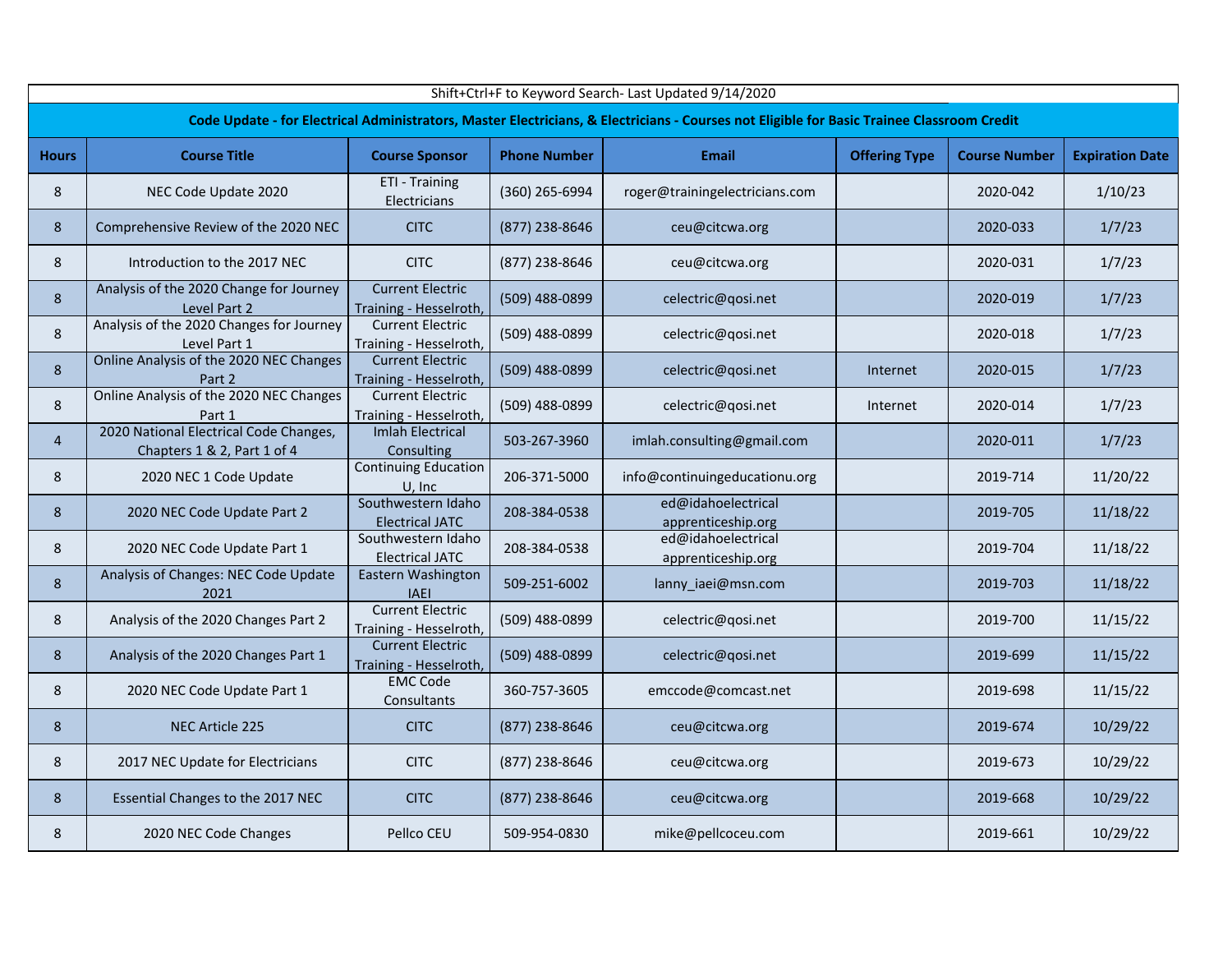|                | Shift+Ctrl+F to Keyword Search- Last Updated 9/14/2020                           |                                                        |                     |                                                                                                                                            |                      |                      |                        |  |  |  |  |  |
|----------------|----------------------------------------------------------------------------------|--------------------------------------------------------|---------------------|--------------------------------------------------------------------------------------------------------------------------------------------|----------------------|----------------------|------------------------|--|--|--|--|--|
|                |                                                                                  |                                                        |                     | Code Update - for Electrical Administrators, Master Electricians, & Electricians - Courses not Eligible for Basic Trainee Classroom Credit |                      |                      |                        |  |  |  |  |  |
| <b>Hours</b>   | <b>Course Title</b>                                                              | <b>Course Sponsor</b>                                  | <b>Phone Number</b> | <b>Email</b>                                                                                                                               | <b>Offering Type</b> | <b>Course Number</b> | <b>Expiration Date</b> |  |  |  |  |  |
| $\overline{4}$ | 2020 NEC Code Changes Definitions                                                | Pellco CEU                                             | 509-954-0830        | mike@pellcoceu.com                                                                                                                         | Internet             | 2019-660             | 10/29/22               |  |  |  |  |  |
| 8              | 2020 NEC Code Changes                                                            | <b>INW Industrial</b><br>Training, LLC                 | 509-991-3019        | frank@inw-training.com                                                                                                                     |                      | 2019-659             | 10/29/22               |  |  |  |  |  |
| 8              | 2020 NEC Update                                                                  | Mike Weitzel - Central<br><b>Washington Electrical</b> | (509) 491-3679      | manda-cwee@outlook.com                                                                                                                     |                      | 2019-650             | 10/11/22               |  |  |  |  |  |
| 8              | 2017 NEC Changes Part 2                                                          | Jade Learning LLC -<br>Yencich, Naomi                  | 800-443-5233        | nyencich@jadelearning.com                                                                                                                  | internet             | 2019-632             | 9/30/22                |  |  |  |  |  |
| 8              | 2017 NEC Changes Part 1                                                          | Jade Learning LLC -<br>Yencich, Naomi                  | 800-443-5233        | nyencich@jadelearning.com                                                                                                                  | internet             | 2019-631             | 9/30/22                |  |  |  |  |  |
| 8              | 2017 NEC Changes Part 2 (Homestudy)                                              | Jade Learning LLC -<br>Yencich, Naomi                  | 800-443-5233        | nyencich@jadelearning.com                                                                                                                  | Correspondence       | 2019-630             | 9/30/22                |  |  |  |  |  |
| 8              | 2017 NEC Changes Part 1 (Homestudy)                                              | Jade Learning LLC -<br>Yencich, Naomi                  | 800-443-5233        | nyencich@jadelearning.com                                                                                                                  | Correspondence       | 2019-629             | 9/30/22                |  |  |  |  |  |
| 8              | NEC Code Update (2020)                                                           | <b>Hayes Technical</b><br>Systems                      | 509-952-5072        | hayestech@q.com                                                                                                                            |                      | 2019-626             | 9/27/22                |  |  |  |  |  |
| 8              | 2020 NEC Code Change                                                             | Jon Coulimore<br>Education                             | 360-887-7889        | jconsiglo@jce.us                                                                                                                           |                      | 2019-622             | 9/27/22                |  |  |  |  |  |
| $\overline{4}$ | 2020 NEC Code Changes - 4 hours                                                  | Jon Coulimore<br>Education                             | 360-887-7889        | jconsiglo@jce.us                                                                                                                           |                      | 2019-620             | 9/27/22                |  |  |  |  |  |
| 8              | Understanding the Updated Low Voltage<br>Requirements of the National Electrical | Stay Safe Enterprises,<br><b>LLC</b>                   | 561-779-7199        | roy@staysafe.net                                                                                                                           |                      | 2019-614             | 9/12/22                |  |  |  |  |  |
| 8              | NEC Exam Prep Articles 90-200 (NEC)                                              | Milestone Electrical<br>Traning                        | 360-303-4674        | alex@milestoneET.com                                                                                                                       |                      | 2019-595             | 9/12/22                |  |  |  |  |  |
| 8              | Understanding the Updated Low Voltage<br>Requirements of the National Electrical | <b>Stay Safe Enterprises</b><br>LLC                    | 561-779-7199        | roy@staysafe.net                                                                                                                           | Internet             | 2019-589             | 9/12/22                |  |  |  |  |  |
| 16             | EC&M's 2020 NEC Code Change<br>Conference                                        | <b>EC&amp;M Workplace</b><br>Learning                  | 913-967-1865        | kim.good@informa.com                                                                                                                       |                      | 2019-588             | 9/10/22                |  |  |  |  |  |
| 8              | 2017 NEC Update Part II                                                          | <b>CEU Spot</b>                                        | 206-257-8555        | tami@ceuspot.com                                                                                                                           | internet             | 2019-582             | 9/10/22                |  |  |  |  |  |
| 8              | 2017 NEC Update Part I                                                           | <b>CEU Spot</b>                                        | 206-257-8555        | tami@ceuspot.com                                                                                                                           | Internet             | 2019-581             | 9/10/22                |  |  |  |  |  |
| 8              | Residential 101 (NEC)                                                            | <b>Milestone Electrical</b><br><b>Traning</b>          | 360-303-4674        | alex@milestoneET.com                                                                                                                       |                      | 2019-557             | 8/14/22                |  |  |  |  |  |
| 8              | 6 Keys to Understanding the NEC                                                  | <b>CITC</b>                                            | (877) 238-8646      | ceu@citcwa.org                                                                                                                             |                      | 2019-541             | 8/5/22                 |  |  |  |  |  |
| 8              | Analysis of NEC Articles 300 and 310                                             | <b>CITC</b>                                            | (877) 238-8646      | ceu@citcwa.org                                                                                                                             |                      | 2019-539             | 8/5/22                 |  |  |  |  |  |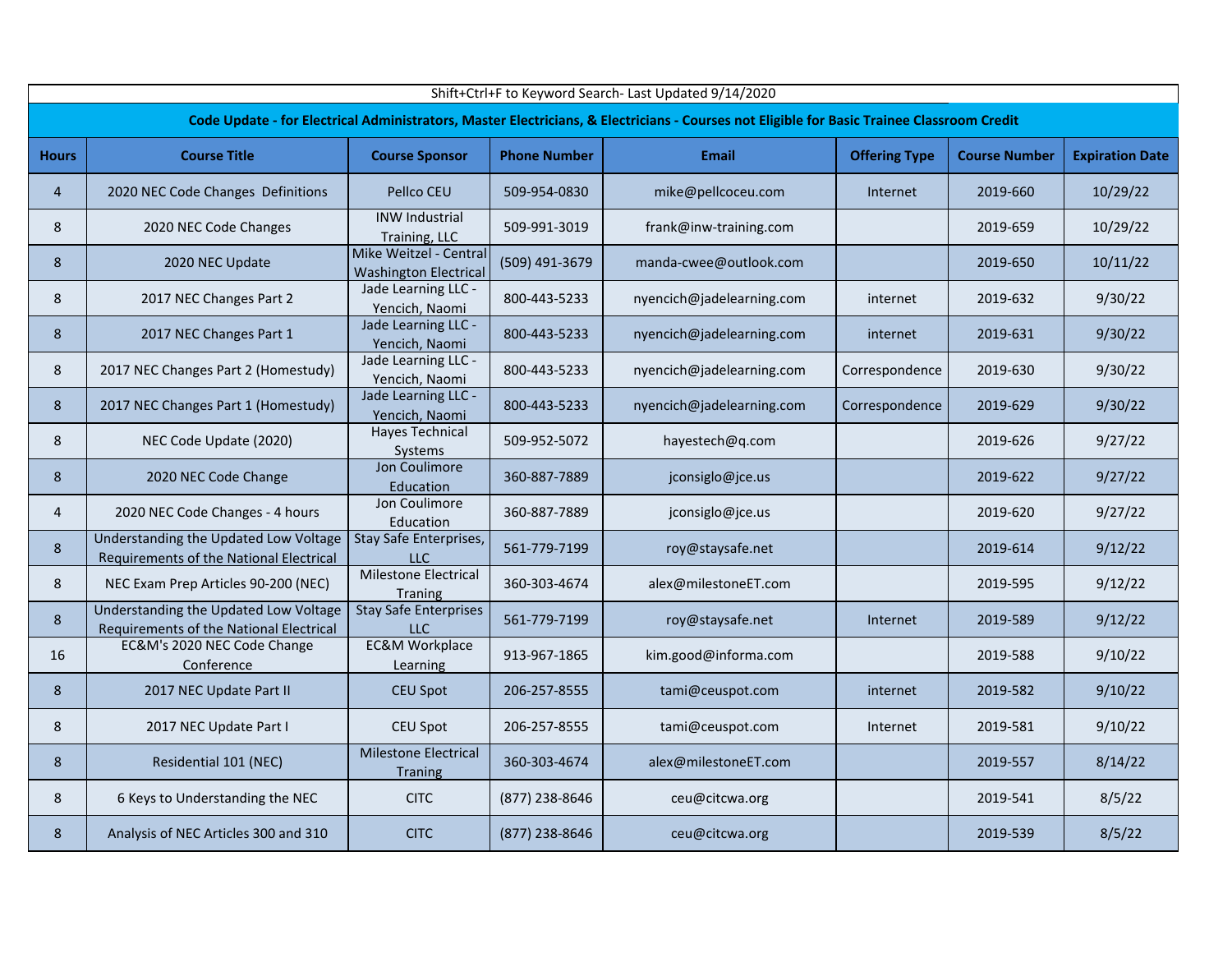|                |                                                              |                                                       |                     | Shift+Ctrl+F to Keyword Search- Last Updated 9/14/2020                                                                                     |                      |                      |                        |
|----------------|--------------------------------------------------------------|-------------------------------------------------------|---------------------|--------------------------------------------------------------------------------------------------------------------------------------------|----------------------|----------------------|------------------------|
|                |                                                              |                                                       |                     | Code Update - for Electrical Administrators, Master Electricians, & Electricians - Courses not Eligible for Basic Trainee Classroom Credit |                      |                      |                        |
| <b>Hours</b>   | <b>Course Title</b>                                          | <b>Course Sponsor</b>                                 | <b>Phone Number</b> | Email                                                                                                                                      | <b>Offering Type</b> | <b>Course Number</b> | <b>Expiration Date</b> |
| 8              | Analysis of Changes Part 2                                   | <b>Current Electric</b><br>Training - Hesselroth,     | (509) 488-0899      | celectric@qosi.net                                                                                                                         | Correspondence       | 2019-516             | 7/25/22                |
| 8              | Analysis of Changes Part 1                                   | <b>Current Electric</b><br>Training - Hesselroth,     | (509) 488-0899      | celectric@qosi.net                                                                                                                         | Correspondence       | 2019-515             | 7/25/22                |
| 4              | Article 300 - Wiring Methods - 4 hr                          | <b>BlueVolt</b>                                       | 503-223-2583        | julia.griffiths@bluevolt.com                                                                                                               | Internet             | 2019-506             | 7/17/22                |
| 8              | 2017 NEC Code Change Part 2                                  | Pellco CEU                                            | 509-954-0830        | mike@pellcoceu.com                                                                                                                         | Correspondence       | 2019-502             | 7/17/22                |
| 8              | 2017 NEC Code Change Part 1                                  | Pellco CEU                                            | 509-954-0830        | mike@pellcoceu.com                                                                                                                         | Correspondence       | 2019-501             | 7/17/22                |
| 8              | NEC Code Update 2017                                         | Aire Pro                                              | (253) 848-2626      | Vince@airepro.com                                                                                                                          |                      | 2019-491             | 7/17/22                |
| 4              | Article 220 - Load Calculations (4 hours)                    | BlueVolt                                              | 503-223-2583        | julia.griffiths@bluevolt.com                                                                                                               | Internet             | 2019-485             | 7/8/22                 |
| 8              | NEC Code Article 500                                         | <b>Specialty Electrician</b><br><b>Training</b>       | 253-853-5961        | jkj717@aol.com                                                                                                                             |                      | 2019-475             | 7/2/22                 |
| 8              | NEC Code Article 400                                         | <b>Specialty Electrician</b><br><b>Training</b>       | 253-853-5961        | iki717@aol.com                                                                                                                             |                      | 2019-474             | 7/2/22                 |
| 8              | NEC Code Article 300                                         | <b>Specialty Electrician</b><br><b>Training</b>       | 253-853-5961        | jkj717@aol.com                                                                                                                             |                      | 2019-473             | 7/2/22                 |
| 4              | Captain Code 2017 National Electrical<br><b>Code Changes</b> | <b>Imlah Electrical</b><br>Consulting                 | 503-267-3960        | imlah.consulting@gmail.com                                                                                                                 |                      | 2019-451             | 6/25/22                |
| $\overline{4}$ | 2017- National Electrical Code Significant<br>Changes Part 1 | <b>Imlah Electrical</b><br>Consulting                 | 503-267-3960        | imlah.consulting@gmail.com                                                                                                                 |                      | 2019-449             | 6/25/22                |
| 16             | 2017 NFPA 70 NEC Changes Online<br><b>Training</b>           | <b>National Fire</b><br><b>Protection Association</b> | 435-760-4675        | afontes@nfpa.org                                                                                                                           | Internet             | 2019-444             | 6/14/22                |
| $\overline{4}$ | 2020 NEC Energy Storage and Alternate<br>Energy              | <b>Northwest Section</b><br>International             | 435-760-4675        | Christopher.jensen@ul.com                                                                                                                  |                      | 2019-415             | 6/3/22                 |
| 8              | NEC 2017 Updated/Changes Part 2 of 2                         | Nicholas Urban                                        | 360-600-3698        | nick.urban.sparky@gmail.com                                                                                                                |                      | 2019-391             | 5/22/22                |
| 8              | NEC 2017 Updates/Changes Part 1 of 2                         | Nicholas Urban                                        | 360-600-3698        | nick.urban.sparky@gmail.com                                                                                                                |                      | 2019-390             | 5/22/22                |
| 8              | An In-Depth Analysis of NEC Chapter 3                        | <b>Washington Electrical</b><br>CEU - Briganti, Paul  | (425) 903-9006      | paul.briganti@waelectricalceu.com                                                                                                          |                      | 2019-322             | 4/19/22                |
| 8              | 2017 RCW / WAC for Trainees                                  | AAA Heating & Air<br>Conditioning                     | 253-630-9224        | chris@aaaheatingac.com                                                                                                                     |                      | 2019-207             | 3/12/22                |
| 8              | <b>NEC Equipment and Tools</b>                               | <b>CITC</b>                                           | (877) 238-8646      | ceu@citcwa.org                                                                                                                             |                      | 2019-204             | 3/12/22                |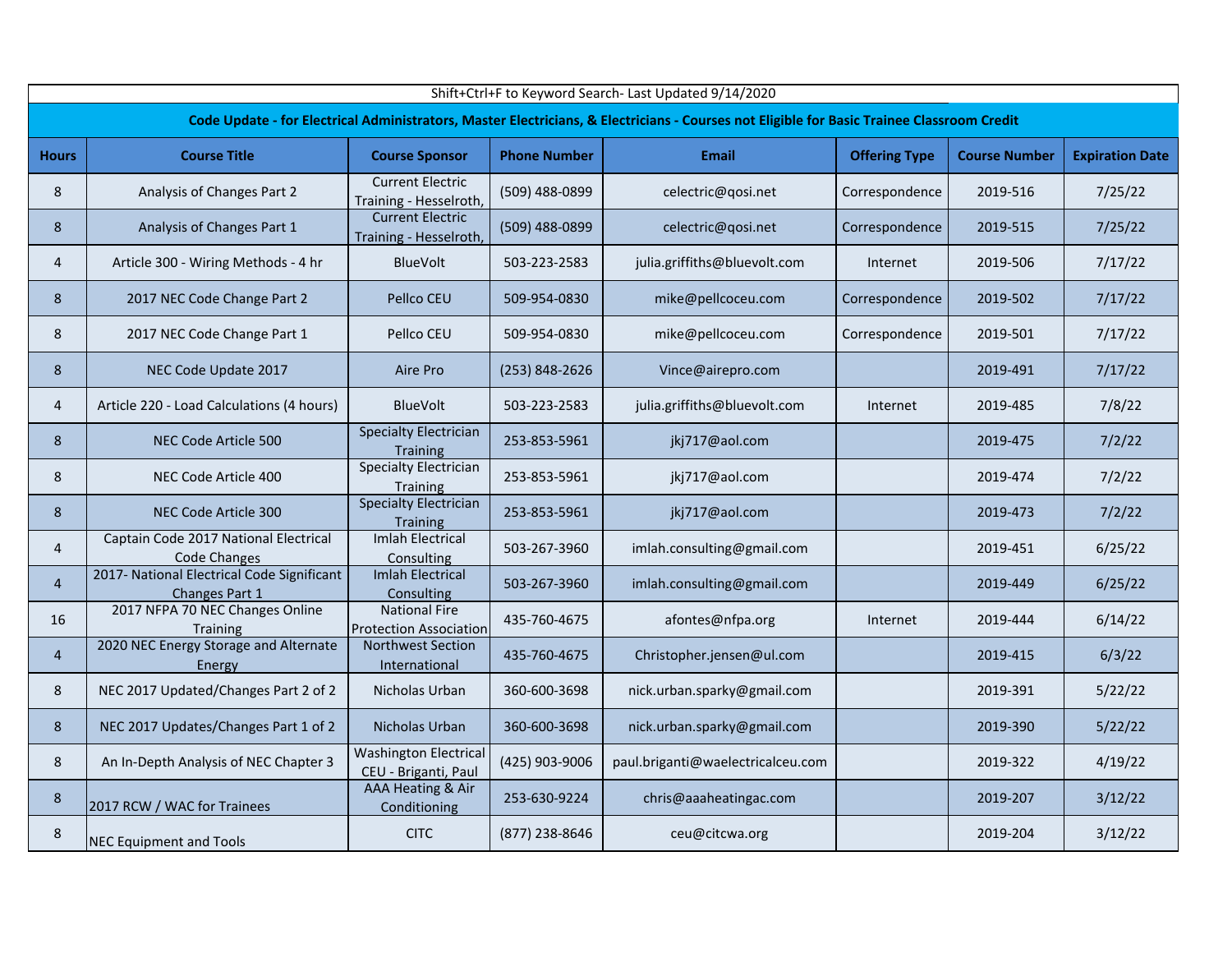|                | Shift+Ctrl+F to Keyword Search- Last Updated 9/14/2020     |                                                         |                     |                                                                                                                                            |                      |                      |                        |  |  |  |  |  |
|----------------|------------------------------------------------------------|---------------------------------------------------------|---------------------|--------------------------------------------------------------------------------------------------------------------------------------------|----------------------|----------------------|------------------------|--|--|--|--|--|
|                |                                                            |                                                         |                     | Code Update - for Electrical Administrators, Master Electricians, & Electricians - Courses not Eligible for Basic Trainee Classroom Credit |                      |                      |                        |  |  |  |  |  |
| <b>Hours</b>   | <b>Course Title</b>                                        | <b>Course Sponsor</b>                                   | <b>Phone Number</b> | <b>Email</b>                                                                                                                               | <b>Offering Type</b> | <b>Course Number</b> | <b>Expiration Date</b> |  |  |  |  |  |
| 8              | <b>Basic NEC Calculations</b>                              | <b>CITC</b>                                             | (877) 238-8646      | ceu@citcwa.org                                                                                                                             |                      | 2019-203             | 3/12/22                |  |  |  |  |  |
| $\,8\,$        | WAC / RCW for Trainees                                     | Eastern Washington<br><b>IAEI</b>                       | 509-251-6002        | lanny_iaei@msn.com                                                                                                                         |                      | 2019-200             | 3/12/22                |  |  |  |  |  |
| 8              | Analysis of Changes: NEC Code Update                       | Eastern Washington<br><b>IAEI</b>                       | 509-251-6002        | lanny_iaei@msn.com                                                                                                                         |                      | 2019-199             | 3/12/22                |  |  |  |  |  |
| 4              | Code Violation                                             | ETI - Training<br>Electricians                          | (360) 265-6994      | roger@trainingelectricians.com                                                                                                             |                      | 2019-197             | 3/12/22                |  |  |  |  |  |
| 8              | Conductor Sizing and Properties                            | ETI - Training<br>Electricians                          | (360) 265-6994      | roger@trainingelectricians.com                                                                                                             |                      | 2019-196             | 3/11/22                |  |  |  |  |  |
| 8              | Services and Service Equipment                             | ETI - Training<br>Electricians                          | (360) 265-6994      | roger@trainingelectricians.com                                                                                                             |                      | 2019-194             | 3/11/22                |  |  |  |  |  |
| $\overline{4}$ | Part 1, NEC Article 700 Emergency Systems                  | <b>Imlah Electrical</b><br>Consulting                   | 503-267-3960        | imlah.consulting@gmail.com                                                                                                                 |                      | 2019-175             | 3/11/22                |  |  |  |  |  |
| $\overline{4}$ | Part 2, NEC Article 701 & 702 Emergency St                 | <b>Imlah Electrical</b><br>Consulting                   | 503-267-3960        | imlah.consulting@gmail.com                                                                                                                 |                      | 2019-173             | 3/11/22                |  |  |  |  |  |
| 8              | Introduction to Grounding & Bonding                        | <b>CITC</b>                                             | (877) 238-8646      | ceu@citcwa.org                                                                                                                             |                      | 2019-130             | 2/26/22                |  |  |  |  |  |
| $\,8\,$        | Introduction to Conductors, Conduit & Bo<br>x Calculations | <b>CITC</b>                                             | (877) 238-8646      | ceu@citcwa.org                                                                                                                             |                      | 2019-129             | 2/26/22                |  |  |  |  |  |
| $\overline{4}$ | RCW / WAC Update for Trainees                              | <b>CITC</b>                                             | (877) 238-8646      | ceu@citcwa.org                                                                                                                             |                      | 2019-127             | 2/26/22                |  |  |  |  |  |
| 8              | <b>Motor Controls</b>                                      | Central Washington<br><b>Electrical Training</b>        | 509-919-4029        | cwetraining@outlook.com                                                                                                                    |                      | 2019-126             | 2/26/22                |  |  |  |  |  |
| 8              | <b>NEC Calculations</b>                                    | <b>Central Washington</b><br><b>Electrical Training</b> | 509-919-4029        | cwetraining@outlook.com                                                                                                                    |                      | 2019-125             | 2/26/22                |  |  |  |  |  |
| $\overline{4}$ | <b>Electrical Theory</b>                                   | Central Washington<br><b>Electrical Training</b>        | 509-919-4029        | cwetraining@outlook.com                                                                                                                    |                      | 2019-124             | 2/26/22                |  |  |  |  |  |
| $\overline{4}$ | WAC / RCW                                                  | Central Washington<br><b>Electrical Training</b>        | 509-919-4029        | cwetraining@outlook.com                                                                                                                    |                      | 2019-123             | 2/26/22                |  |  |  |  |  |
| 8              | Interpreting the NEC                                       | <b>Central Washington</b><br><b>Electrical Training</b> | 509-919-4029        | cwetraining@outlook.com                                                                                                                    |                      | 2019-121             | 2/26/22                |  |  |  |  |  |
| $\overline{4}$ | Electrical Grounding & Basic Theory & App<br>lication      | <b>Hayes Technical</b><br>Systems                       | 509-952-5072        | hayestech@q.com                                                                                                                            |                      | 2019-119             | 2/26/22                |  |  |  |  |  |
| 8              | <b>Basic Load Calculations</b>                             | <b>Washington Electrical</b><br>CEU - Briganti, Paul    | (425) 903-9006      | paul.briganti@waelectricalceu.com                                                                                                          |                      | 2019-113             | 2/26/22                |  |  |  |  |  |
| 8              | AP2: Pools, Pumps, and Irrigation                          | <b>INW Industrial</b><br><b>Training</b>                | 509-991-3019        | frank@inw-training.com                                                                                                                     |                      | 2019-091             | 2/1/22                 |  |  |  |  |  |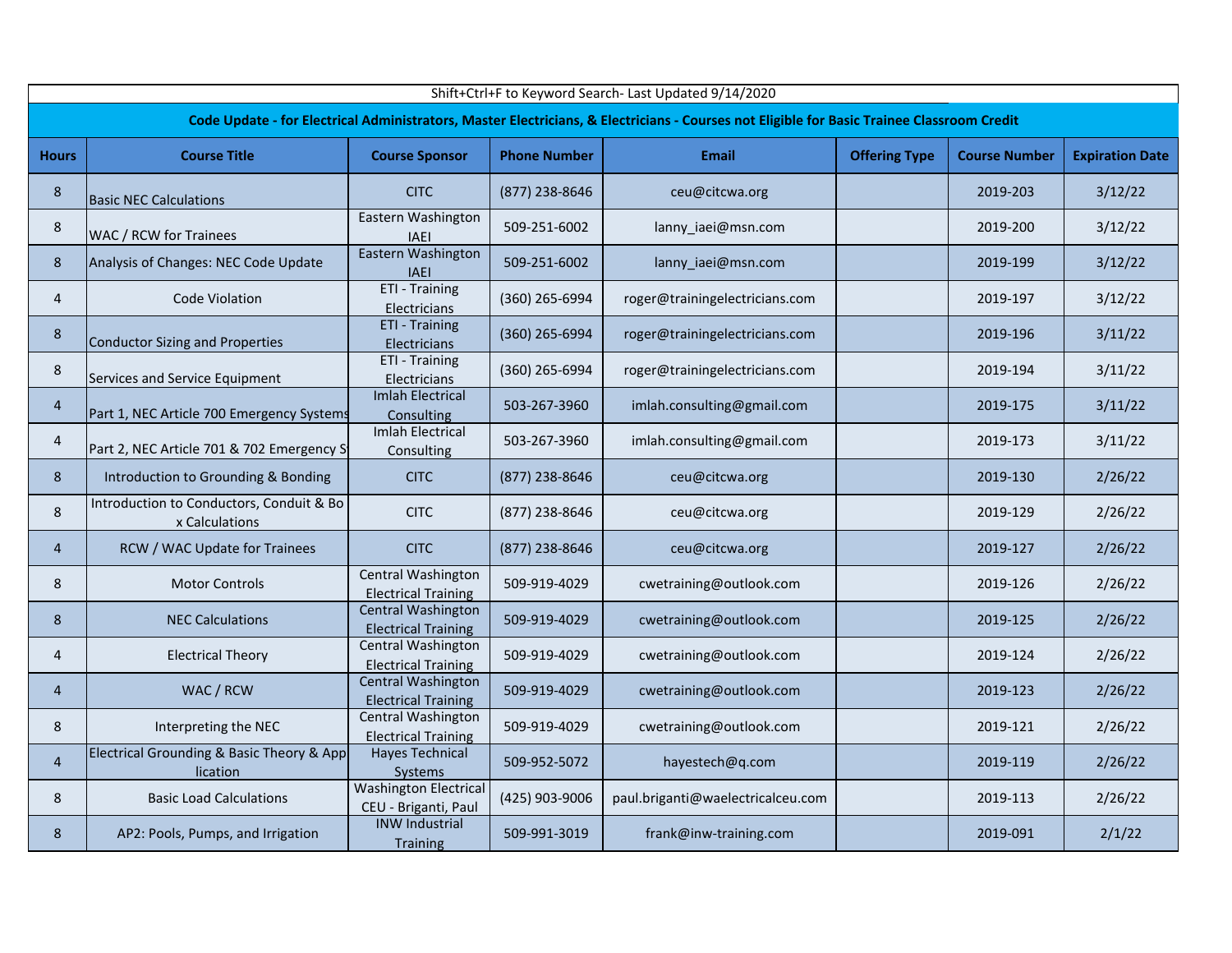|                | Shift+Ctrl+F to Keyword Search- Last Updated 9/14/2020 |                                                   |                     |                                                                                                                                            |                      |                      |                        |  |  |  |  |  |
|----------------|--------------------------------------------------------|---------------------------------------------------|---------------------|--------------------------------------------------------------------------------------------------------------------------------------------|----------------------|----------------------|------------------------|--|--|--|--|--|
|                |                                                        |                                                   |                     | Code Update - for Electrical Administrators, Master Electricians, & Electricians - Courses not Eligible for Basic Trainee Classroom Credit |                      |                      |                        |  |  |  |  |  |
| <b>Hours</b>   | <b>Course Title</b>                                    | <b>Course Sponsor</b>                             | <b>Phone Number</b> | <b>Email</b>                                                                                                                               | <b>Offering Type</b> | <b>Course Number</b> | <b>Expiration Date</b> |  |  |  |  |  |
| 8              | <b>Basic Electrical Theory</b>                         | <b>Allied Residential</b>                         | 206-501-7300        | jdunahoe@alliedresidential.com                                                                                                             |                      | 2019-087             | 2/1/22                 |  |  |  |  |  |
| 8              | <b>Basic Residential Wiring</b>                        | <b>Allied Residential</b>                         | 206-501-7300        | jdunahoe@alliedresidential.com                                                                                                             |                      | 2019-080             | 1/24/22                |  |  |  |  |  |
| 8              | <b>RCW/WAC/Calcs for Trainees</b>                      | Joan P Albert                                     | 360-903-2513        | jp.albert@juno.com                                                                                                                         |                      | 2019-078             | 1/24/22                |  |  |  |  |  |
| $\bf 8$        | <b>Residential Load Calculations for Trainees</b>      | Joan P Albert                                     | 360-903-2513        | jp.albert@juno.com                                                                                                                         |                      | 2019-077             | 1/24/22                |  |  |  |  |  |
| 8              | <b>Basic Electrical Devices</b>                        | <b>Hayes Technical</b><br>Systems                 | 509-952-5072        | hayestech@q.com                                                                                                                            |                      | 2019-076             | 1/24/22                |  |  |  |  |  |
| 8              | Introduction to Programmable Logic Contre              | <b>CITC</b>                                       | (877) 238-8646      | ceu@citcwa.org                                                                                                                             |                      | 2019-072             | 1/24/22                |  |  |  |  |  |
| 8              | Electrical Installation Requirements & Met             | <b>CITC</b>                                       | (877) 238-8646      | ceu@citcwa.org                                                                                                                             |                      | 2019-071             | 1/24/22                |  |  |  |  |  |
| 8              | <b>Fundamentals of Motor Controls</b>                  | <b>CITC</b>                                       | (877) 238-8646      | ceu@citcwa.org                                                                                                                             |                      | 2019-070             | 1/24/22                |  |  |  |  |  |
| 8              | Branch Circuits: History and Understanding             | <b>CITC</b>                                       | (877) 238-8646      | ceu@citcwa.org                                                                                                                             |                      | 2019-069             | 1/24/22                |  |  |  |  |  |
| 8              | <b>HVAC / LC For Trainees</b>                          | <b>Current Electric</b><br>Training - Hesselroth, | (509) 488-0899      | celectric@qosi.net                                                                                                                         |                      | 2019-060             | 1/17/22                |  |  |  |  |  |
| 8              | <b>WAC / RCW For Trainees</b>                          | <b>Current Electric</b><br>Training - Hesselroth, | (509) 488-0899      | celectric@qosi.net                                                                                                                         |                      | 2019-059             | 1/17/22                |  |  |  |  |  |
| 8              | NEC Basic Requirements for Chapters 1 The              | <b>Chester Garrett</b>                            | (360) 601-0076      | chesterd1943@comcast.net                                                                                                                   |                      | 2019-036             | 1/8/22                 |  |  |  |  |  |
| 8              | <b>Basic Electrical Load Calculations</b>              | <b>Chester Garrett</b>                            | (360) 601-0076      | chesterd1943@comcast.net                                                                                                                   |                      | 2019-035             | 1/8/22                 |  |  |  |  |  |
| 8              | <b>Basic Electrical Theory</b>                         | <b>Chester Garrett</b>                            | (360) 601-0076      | chesterd1943@comcast.net                                                                                                                   |                      | 2019-034             | 1/8/22                 |  |  |  |  |  |
| 4              | <b>Basic Electricity &amp; Code Requirements</b>       | <b>CITC</b>                                       | (877) 238-8646      | ceu@citcwa.org                                                                                                                             |                      | 2019-028             | 1/8/22                 |  |  |  |  |  |
| $\overline{4}$ | <b>AIC Calculations</b>                                | <b>CITC</b>                                       | (877) 238-8646      | ceu@citcwa.org                                                                                                                             |                      | 2019-027             | 1/8/22                 |  |  |  |  |  |
| 8              | Harmonics in Electrical Systems                        | <b>CITC</b>                                       | (877) 238-8646      | ceu@citcwa.org                                                                                                                             |                      | 2019-026             | 1/8/22                 |  |  |  |  |  |
| $\overline{4}$ | Variable Speed Pump Drives T                           | South Whidbey CEUs                                | 206-890-2525        | gmillerret@gmail.com                                                                                                                       |                      | 2018-692             | 12/27/21               |  |  |  |  |  |
| 16             | NEC 2017 Code Update                                   | <b>Bobo Technologies</b>                          | 719-488-2632        | krista@bobotechnologies.com                                                                                                                |                      | 2018-690             | 12/27/21               |  |  |  |  |  |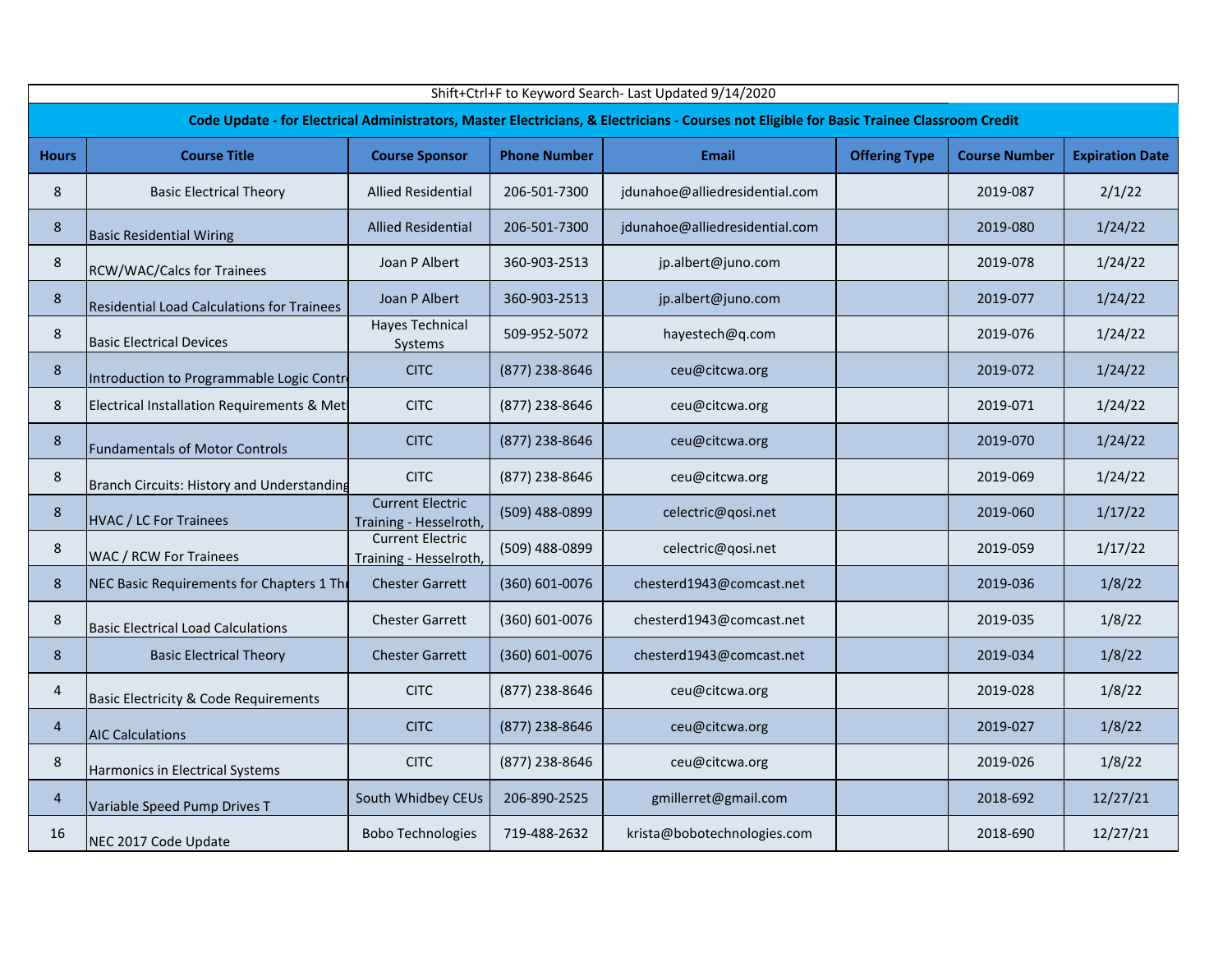|                | Shift+Ctrl+F to Keyword Search- Last Updated 9/14/2020                                                                                     |                                                        |                          |                                        |                      |                      |                        |  |  |  |  |  |
|----------------|--------------------------------------------------------------------------------------------------------------------------------------------|--------------------------------------------------------|--------------------------|----------------------------------------|----------------------|----------------------|------------------------|--|--|--|--|--|
|                | Code Update - for Electrical Administrators, Master Electricians, & Electricians - Courses not Eligible for Basic Trainee Classroom Credit |                                                        |                          |                                        |                      |                      |                        |  |  |  |  |  |
| <b>Hours</b>   | <b>Course Title</b>                                                                                                                        | <b>Course Sponsor</b>                                  | <b>Phone Number</b>      | <b>Email</b>                           | <b>Offering Type</b> | <b>Course Number</b> | <b>Expiration Date</b> |  |  |  |  |  |
| 8              | RCW Chapter 19.28 and WAC 296-46B In-D                                                                                                     | <b>NC Power Systems</b>                                | 425-251-5877<br>ext 4439 | jfisk@ncpowersystems.com               |                      | 2018-687             | 12/19/21               |  |  |  |  |  |
| 8              | RCW Chapter 19.28 and WAC 296-46B July                                                                                                     | <b>NC Power Systems</b>                                | 425-251-5877<br>ext 4439 | jfisk@ncpowersystems.com               |                      | 2018-686             | 12/19/21               |  |  |  |  |  |
| 8              | NEC 2017 Introduction / Code Update                                                                                                        | <b>NC Power Systems</b>                                | 425-251-5877<br>ext 4439 | jfisk@ncpowersystems.com               |                      | 2018-685             | 12/19/21               |  |  |  |  |  |
| 8              | NEC 2017 In-Depth Study / Code Update                                                                                                      | <b>NC Power Systems</b>                                | 425-251-5877<br>ext 4439 | jfisk@ncpowersystems.com               |                      | 2018-684             | 12/19/21               |  |  |  |  |  |
| $\overline{4}$ | Soares Grounding & Bonding Part 2                                                                                                          | <b>Imlah Electrical</b><br>Consulting                  | 503-267-3960             | imlah.consulting@gmail.com             |                      | 2018-671             | 12/7/21                |  |  |  |  |  |
| $\overline{4}$ | Soares Grounding & Bonding 1                                                                                                               | <b>Imlah Electrical</b><br>Consulting                  | 503-267-3960             | imlah.consulting@gmail.com             |                      | 2018-669             | 12/7/21                |  |  |  |  |  |
| $\overline{4}$ | <b>Calaculations</b>                                                                                                                       | <b>Imlah Electrical</b><br>Consulting                  | 503-267-3960             | imlah.consulting@gmail.com             |                      | 2018-668             | 12/7/21                |  |  |  |  |  |
| $\overline{4}$ | <b>Conductor Installations</b>                                                                                                             | <b>Imlah Electrical</b><br>Consulting                  | 503-267-3960             | imlah.consulting@gmail.com             |                      | 2018-667             | 12/7/21                |  |  |  |  |  |
| 8              | NEC Code Tables & HVAC for Trainees                                                                                                        | Mike Weitzel - Central<br><b>Washington Electrical</b> | (509) 491-3679           | manda-cwee@outlook.com                 |                      | 2018-665             | 12/7/21                |  |  |  |  |  |
| 8              | <b>Calculations Part 1</b>                                                                                                                 | Chelsea Dole                                           | 360-839-4728             | chelsealdevlin@gmail.com               |                      | 2018-662             | 12/4/21                |  |  |  |  |  |
| $\overline{4}$ | Washington Electrical Contractors: 2017 N<br>EC Changes (RV-PGM183)                                                                        | RedVector.com                                          | 866-546-1212             | ellen.sakamoto@vectorsolutions.co<br>m | Internet             | 2018-655             | 12/3/21                |  |  |  |  |  |
| $\overline{4}$ | Washington Electrical Contractor: 2017 N<br><b>EC Changes General Requirements</b>                                                         | RedVector.com                                          | 866-546-1212             | ellen.sakamoto@vectorsolutions.co<br>m | internet             | 2018-654             | 12/3/21                |  |  |  |  |  |
| $\overline{4}$ | <b>Washington Electrical Contractors: 2017</b><br>NEC Changes Grounding & Bonding                                                          | RedVector.com                                          | 866-546-1212             | ellen.sakamoto@vectorsolutions.co<br>m | Internet             | 2018-653             | 12/3/21                |  |  |  |  |  |
| $\overline{2}$ | 2017 NEC Changes: Branch, Circuit,<br><b>Feeder and Services</b>                                                                           | RedVector.com                                          | 866-546-1212             | ellen.sakamoto@vectorsolutions.co<br>m | Internet             | 2018-650             | 12/3/21                |  |  |  |  |  |
| 8              | The NEC History of Branch Circuits                                                                                                         | <b>Tech Electric Seminars</b>                          | 253-565-5960             | donpatten@comcast.net                  |                      | 2018-648             | 11/29/21               |  |  |  |  |  |
| 8              | 2019 Electrical Math Workshop                                                                                                              | <b>Verify Training</b>                                 | (253) 277-8756           | register@verify-training.com           |                      | 2018-643             | 11/26/21               |  |  |  |  |  |
| 8              | Data & Communication Cabling                                                                                                               | <b>CITC</b>                                            | (877) 238-8646           | ceu@citcwa.org                         |                      | 2018-642             | 11/26/21               |  |  |  |  |  |
| 8              | Understanding the NEC Code Article 725-<br>820, Limited Energy and Communications                                                          | Home Run Electric LLC                                  | 425-877-4331             | keverett@homerunelectricllc.com        |                      | 2018-638             | 11/16/21               |  |  |  |  |  |
| $\overline{4}$ | Introduction to Article 230                                                                                                                | <b>CITC</b>                                            | (877) 238-8646           | ceu@citcwa.org                         |                      | 2018-625             | 11/6/21                |  |  |  |  |  |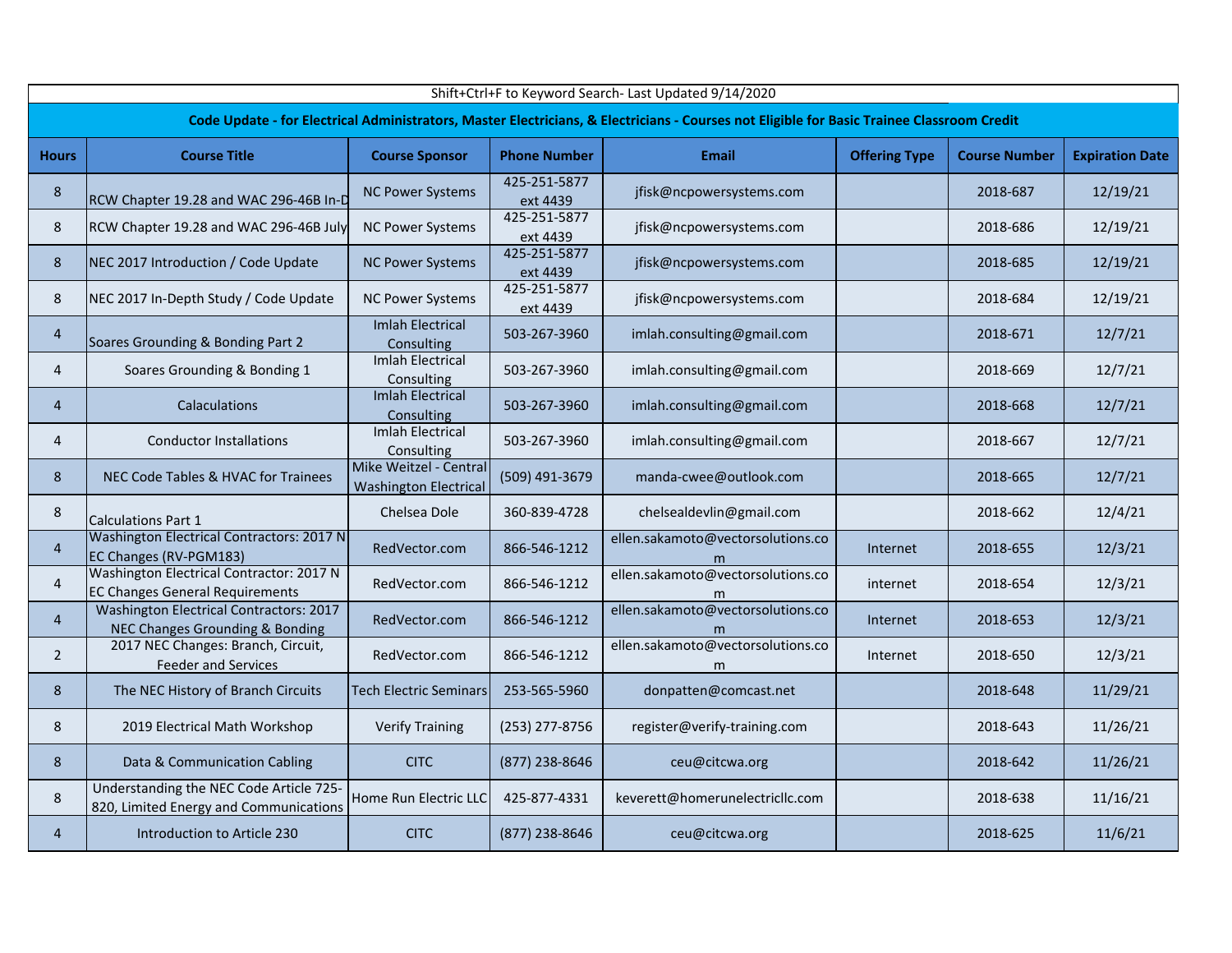| Shift+Ctrl+F to Keyword Search- Last Updated 9/14/2020 |                                                                                |                                                        |                     |                                                                                                                                            |                      |                      |                        |  |  |
|--------------------------------------------------------|--------------------------------------------------------------------------------|--------------------------------------------------------|---------------------|--------------------------------------------------------------------------------------------------------------------------------------------|----------------------|----------------------|------------------------|--|--|
|                                                        |                                                                                |                                                        |                     | Code Update - for Electrical Administrators, Master Electricians, & Electricians - Courses not Eligible for Basic Trainee Classroom Credit |                      |                      |                        |  |  |
| <b>Hours</b>                                           | <b>Course Title</b>                                                            | <b>Course Sponsor</b>                                  | <b>Phone Number</b> | <b>Email</b>                                                                                                                               | <b>Offering Type</b> | <b>Course Number</b> | <b>Expiration Date</b> |  |  |
| 8                                                      | Introduction to Electrical Theory                                              | <b>CITC</b>                                            | (877) 238-8646      | ceu@citcwa.org                                                                                                                             |                      | 2018-624             | 11/6/21                |  |  |
| 8                                                      | Basic Understanding of the NEC 2017 Part<br>2 Article 200 and 210              | <b>Washington Electrical</b><br>CEU - Briganti, Paul   | 425-903-9006        | paul.briganti@waelectricalceu.com                                                                                                          |                      | 2018-620             | 11/1/21                |  |  |
| 8                                                      | NEC For Journey Level Part 3                                                   | <b>Current Electric</b><br>Training - Hesselroth,      | (509) 488-0899      | celectric@qosi.net                                                                                                                         |                      | 2018-619             | 11/1/21                |  |  |
| 8                                                      | NEC For Trainees Part 3                                                        | <b>Current Electric</b><br>Training - Hesselroth,      | (509) 488-0899      | celectric@qosi.net                                                                                                                         |                      | 2018-618             | 11/1/21                |  |  |
| 4                                                      | Transformers                                                                   | <b>Imlah Electrical</b><br>Consulting                  | 503-267-3960        | imlah.consulting@gmail.com                                                                                                                 |                      | 2018-602             | 10/17/21               |  |  |
| 8                                                      | Understanding NEC Code Articles 400-480<br><b>Equipment for General Use</b>    | Home Run Electric LLC                                  | 425-877-4331        | ceverett@homerunelectricllc.com                                                                                                            |                      | 2018-601             | 10/17/21               |  |  |
| 8                                                      | Understanding NEC Code Articles 338-392<br>Wiring Methods and Materials        | Home Run Electric LLC                                  | 425-877-4331        | ceverett@homerunelectricllc.com                                                                                                            |                      | 2018-600             | 10/17/21               |  |  |
| 8                                                      | Understanding NEC Code Articles 300-336<br><b>Wiring Methods and Materials</b> | Home Run Electric LLC                                  | 425-877-4331        | ceverett@homerunelectricllc.com                                                                                                            |                      | 2018-599             | 10/16/21               |  |  |
| 8                                                      | Understanding 2017 NEC Articles 200-240<br><b>Excluding Article 220</b>        | Home Run Electric LLC                                  | 425-877-4331        | ceverett@homerunelectricllc.com                                                                                                            |                      | 2018-598             | 10/16/21               |  |  |
| 8                                                      | <b>Motor Control 1 for Electrical Trainees</b>                                 | South Whidbey CEUs                                     | 206-890-2525        | gmillerret@gmail.com                                                                                                                       |                      | 2018-580             | 10/4/21                |  |  |
| 8                                                      | Variable Speed Drives for Electrical<br><b>Trainees</b>                        | South Whidbey CEUs                                     | 206-890-2525        | gmillerret@gmail.com                                                                                                                       |                      | 2018-579             | 10/4/21                |  |  |
| 8                                                      | Article 200                                                                    | <b>Specialty Electrician</b><br><b>Training</b>        | 253-853-5961        | jkj717@aol.com                                                                                                                             |                      | 2018-560             | 9/25/21                |  |  |
| 8                                                      | 70 Electrical Theories & Laws for Trainees                                     | Mike Weitzel - Central<br><b>Washington Electrical</b> | (509) 491-3679      | manda-cwee@outlook.com                                                                                                                     |                      | 2018-558             | 9/18/21                |  |  |
| 8                                                      | Washington 8 Hr 2017 NEC Changes to<br>Chapters 6-9                            | At Your Pace<br>Online/TradesmanCE.                    | 877-724-6150        | contact@atyourpaceonline.com                                                                                                               | Internet             | 2018-553             | 9/14/21                |  |  |
| 12                                                     | Washington 12 Hr 2017 NEC Changes to<br>Chapters 1-5                           | At Your Pace<br>Online/TradesmanCE.                    | 877-724-6150        | contact@atyourpaceonline.com                                                                                                               | Internet             | 2018-552             | 9/14/21                |  |  |
| $\overline{4}$                                         | Washington RCW - WAC                                                           | <b>Imlah Electrical</b><br>Consulting                  | 503-267-3960        | imlah.consulting@gmail.com                                                                                                                 |                      | 2018-541             | 9/11/21                |  |  |
| 4                                                      | 2017 Changes to the National Electrical<br>Code                                | <b>Imlah Electrical</b><br>Consulting                  | 503-267-3960        | imlah.consulting@gmail.com                                                                                                                 |                      | 2018-540             | 9/11/21                |  |  |
| $\overline{4}$                                         | Find the Code Reference NEC 2017                                               | <b>Washington Electrical</b><br>CEU - Briganti, Paul   | (425) 903-9006      | paul.briganti@waelectricalceu.com                                                                                                          |                      | 2018-523             | 8/29/21                |  |  |
| 4                                                      | <b>Limited Energy</b>                                                          | <b>Precision Electrical</b><br>Installations, Inc      | 360-508-0449        | precisionelectrical@live.com                                                                                                               |                      | 2018-521             | 8/28/21                |  |  |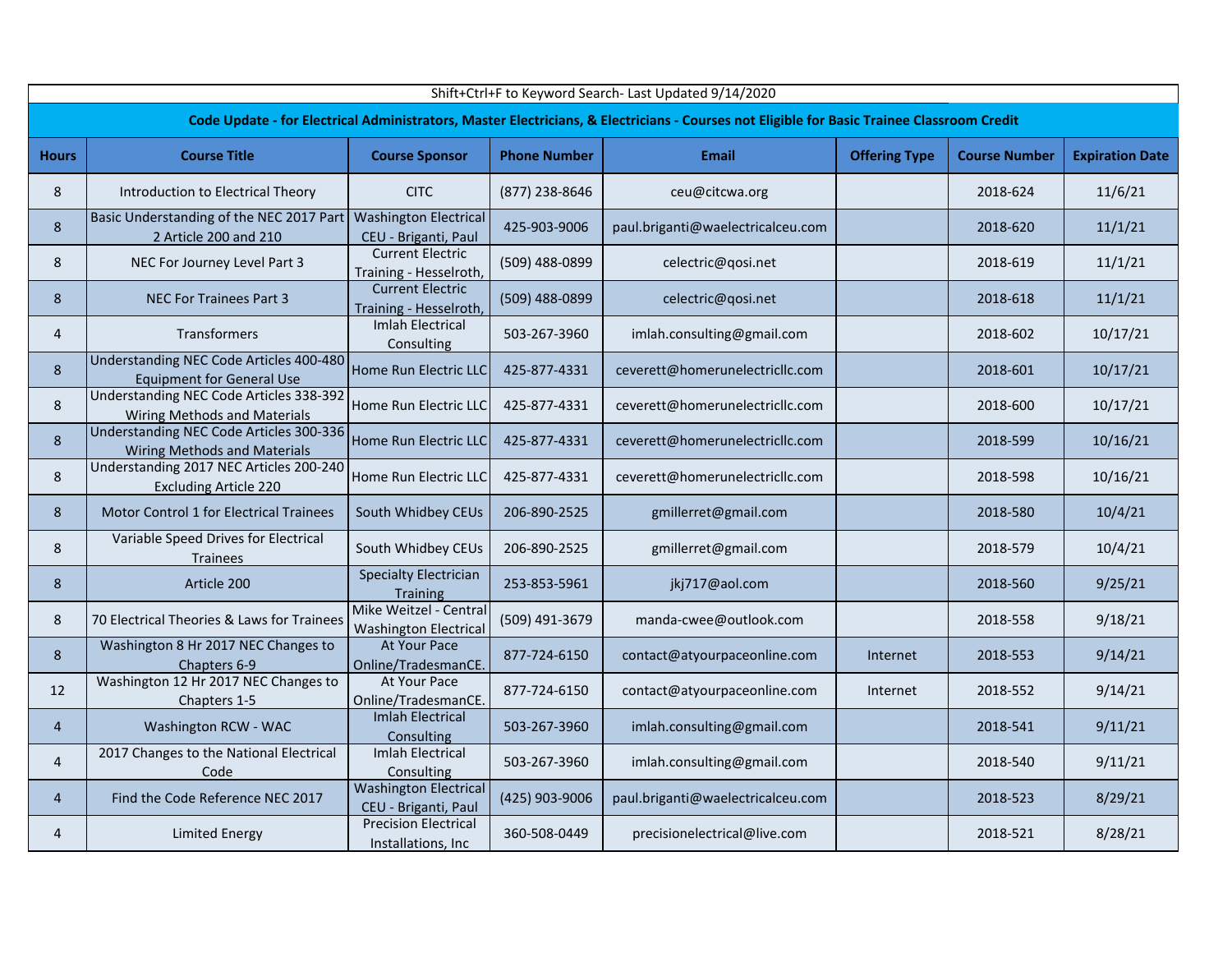| Shift+Ctrl+F to Keyword Search- Last Updated 9/14/2020 |                                                                                                                                            |                                                      |                     |                                   |                      |                      |                        |  |  |  |  |  |
|--------------------------------------------------------|--------------------------------------------------------------------------------------------------------------------------------------------|------------------------------------------------------|---------------------|-----------------------------------|----------------------|----------------------|------------------------|--|--|--|--|--|
|                                                        | Code Update - for Electrical Administrators, Master Electricians, & Electricians - Courses not Eligible for Basic Trainee Classroom Credit |                                                      |                     |                                   |                      |                      |                        |  |  |  |  |  |
| <b>Hours</b>                                           | <b>Course Title</b>                                                                                                                        | <b>Course Sponsor</b>                                | <b>Phone Number</b> | <b>Email</b>                      | <b>Offering Type</b> | <b>Course Number</b> | <b>Expiration Date</b> |  |  |  |  |  |
| 8                                                      | <b>Basic Electrical Theory - Part 2</b>                                                                                                    | <b>IBEW Local 46</b>                                 | 253-395-6521        | classes@ibew46.com                |                      | 2018-507             | 8/22/21                |  |  |  |  |  |
| 8                                                      | <b>Basic Electrical Theory - Part 1</b>                                                                                                    | <b>IBEW Local 46</b>                                 | 253-395-6521        | classes@ibew46.com                |                      | 2018-506             | 8/22/21                |  |  |  |  |  |
| 8                                                      | RCW/WAC Update                                                                                                                             | <b>Electrical Training Inc</b>                       | 360-265-6994        | roger@trainingelectricians.com    |                      | 2018-502             | 8/17/21                |  |  |  |  |  |
| 4                                                      | Using Uglies Electrical Reference                                                                                                          | ETI - Training<br>Electricians                       | (360) 265-6994      | roger@trainingelectricians.com    |                      | 2018-496             | 8/14/21                |  |  |  |  |  |
| $\overline{4}$                                         | Find the Code: RCW Part 2 For Trainees                                                                                                     | <b>CITC</b>                                          | (877) 238-8646      | ceu@citcwa.org                    |                      | 2018-494             | 8/13/21                |  |  |  |  |  |
| 4                                                      | Find the Code: Reference RCW/WAC 2017                                                                                                      | <b>Washington Electrical</b><br>CEU - Briganti, Paul | 425-903-9006        | paul.briganti@waelectricalceu.com |                      | 2018-489             | 8/13/21                |  |  |  |  |  |
| $\overline{4}$                                         | Find the Code: NEC Part 2 for Trainees                                                                                                     | <b>CITC</b>                                          | (877) 238-8646      | ceu@citcwa.org                    |                      | 2018-485             | 8/13/21                |  |  |  |  |  |
| 8                                                      | Understanding Volts, Amps & Ohms                                                                                                           | <b>CITC</b>                                          | (877) 238-8646      | ceu@citicwa.org                   |                      | 2018-484             | 8/13/21                |  |  |  |  |  |
| $\overline{4}$                                         | Introduction to Solar PV Systems                                                                                                           | <b>CITC</b>                                          | (877) 238-8646      | ceu@citcwa.org                    |                      | 2018-483             | 8/13/21                |  |  |  |  |  |
| $\overline{4}$                                         | Find the Code Reference RCW/WAC 2017                                                                                                       | <b>Washington Electrical</b><br>CEU - Briganti, Paul | (425) 903-9006      | paul.briganti@waelectricalceu.com |                      | 2018-476             | 8/9/21                 |  |  |  |  |  |
| $\overline{4}$                                         | Find the Code Reference NEC 2017 II                                                                                                        | <b>Washington Electrical</b><br>CEU - Briganti, Paul | 425-903-9006        | paul.briganti@waelectricalceu.com |                      | 2018-452             | 8/2/21                 |  |  |  |  |  |
| 8                                                      | NEC Requirements for CCTV Installation                                                                                                     | Clover Park Technical<br>College                     | 253-589-5696        | jim.gordon@cptc.edu               |                      | 2018-431             | 8/2/21                 |  |  |  |  |  |
| 8                                                      | RCW & WAC Update                                                                                                                           | <b>Hayes Technical</b><br><b>Systems</b>             | 509-952-5072        | hayestech@q.com                   |                      | 2018-417             | 8/1/21                 |  |  |  |  |  |
| 8                                                      | <b>Commercial Calculations</b>                                                                                                             | Milestone Electrical<br><b>Traning</b>               | 360-303-4674        | alex@milestoneET.com              |                      | 2018-399             | 7/18/21                |  |  |  |  |  |
| $\bf 8$                                                | Motors, Calculations, and Classified<br>Locations (Renewal of course #WA2015-                                                              | <b>CITC</b>                                          | (877) 238-8646      | ceu@citcwa.org                    |                      | 2018-386             | 7/5/21                 |  |  |  |  |  |
| 8                                                      | Basics of Electricity (Renewal of course<br>#WA2015-331)                                                                                   | <b>CITC</b>                                          | (877) 238-8646      | ceu@citcwa.org                    |                      | 2018-385             | 7/5/21                 |  |  |  |  |  |
| 8                                                      | NEC Tables for Electrical Trainees Part 2                                                                                                  | <b>CITC</b>                                          | (877) 238-8646      | ceu@citcwa.org                    |                      | 2018-384             | 7/5/21                 |  |  |  |  |  |
| 8                                                      | NEC Tables for Electrical Trainees Part 1                                                                                                  | <b>CITC</b>                                          | (877) 238-8646      | ceu@citcwa.org                    |                      | 2018-383             | 7/5/21                 |  |  |  |  |  |
| $\overline{4}$                                         | 2018 Electrical Theory Introduction                                                                                                        | <b>Verify Training</b>                               | (253) 277-8756      | register@verify-training.com      |                      | 2018-370             | 6/26/21                |  |  |  |  |  |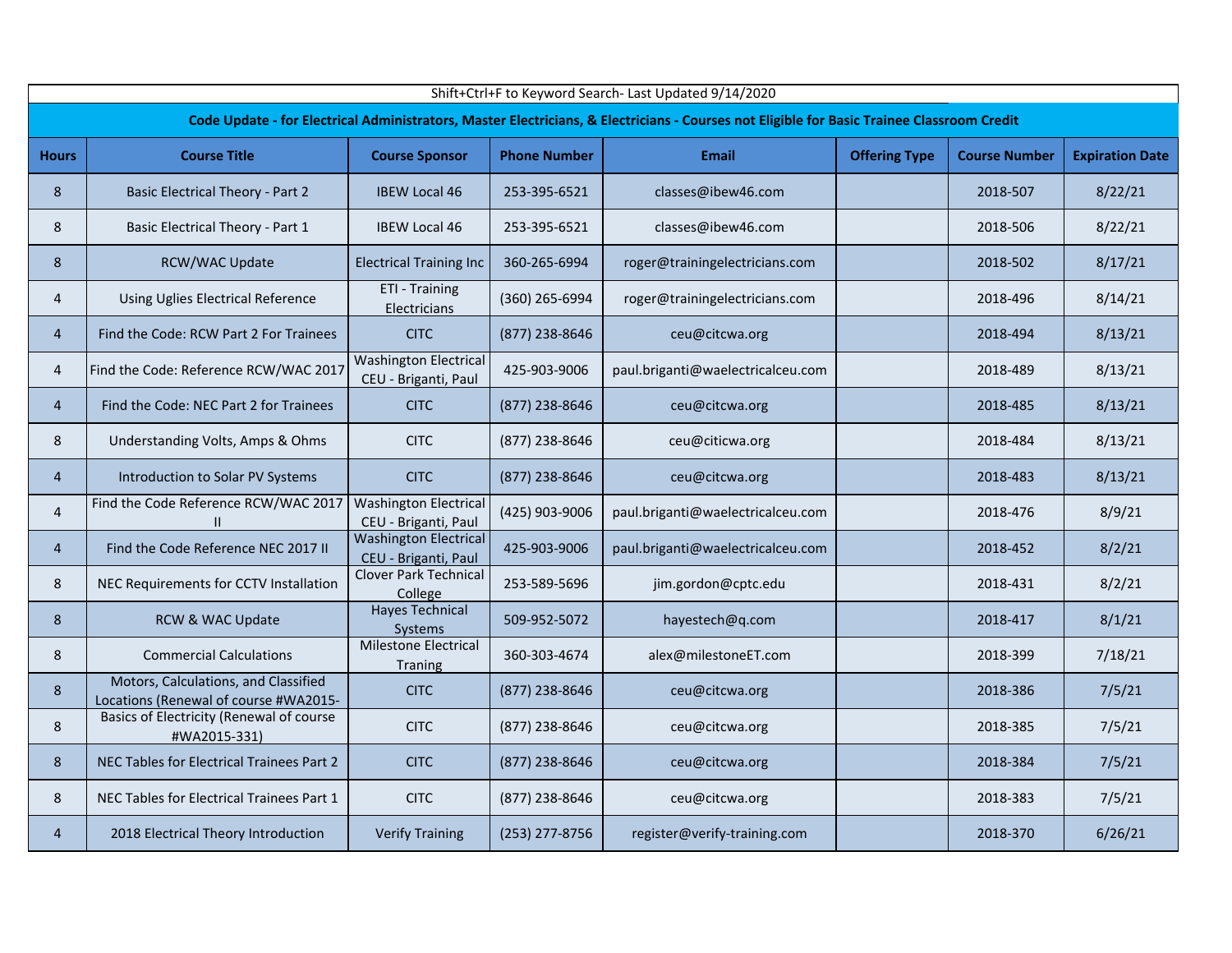|              | Shift+Ctrl+F to Keyword Search- Last Updated 9/14/2020                                                                                     |                                                        |                     |                                   |                      |                      |                        |  |  |  |  |  |
|--------------|--------------------------------------------------------------------------------------------------------------------------------------------|--------------------------------------------------------|---------------------|-----------------------------------|----------------------|----------------------|------------------------|--|--|--|--|--|
|              | Code Update - for Electrical Administrators, Master Electricians, & Electricians - Courses not Eligible for Basic Trainee Classroom Credit |                                                        |                     |                                   |                      |                      |                        |  |  |  |  |  |
| <b>Hours</b> | <b>Course Title</b>                                                                                                                        | <b>Course Sponsor</b>                                  | <b>Phone Number</b> | <b>Email</b>                      | <b>Offering Type</b> | <b>Course Number</b> | <b>Expiration Date</b> |  |  |  |  |  |
| 8            | <b>Electrical Installation Fundamentals</b>                                                                                                | Mike Weitzel - Central<br><b>Washington Electrical</b> | (509) 491-3679      | manda-cwee@outlook.com            |                      | 2018-366             | 6/26/21                |  |  |  |  |  |
| 8            | <b>2017 Electrical Fails</b>                                                                                                               | <b>Verify Training</b>                                 | (253) 277-8756      | register@verify-training.com      |                      | 2018-365             | 6/26/21                |  |  |  |  |  |
| 8            | Residential Wiring & the NEC                                                                                                               | <b>Tech Electric Seminars</b>                          | 253-565-5960        | donpatten@comcast.net             |                      | 2018-355             | 6/6/21                 |  |  |  |  |  |
| 8            | <b>Residential Wireman Calculations</b>                                                                                                    | <b>Tech Electric Seminars</b>                          | 253-565-5960        | donpatten@comcast.net             |                      | 2018-354             | 6/6/21                 |  |  |  |  |  |
| 8            | Tables of the NEC Part #2                                                                                                                  | <b>Tech Electric Seminars</b>                          | 253-565-5960        | donpatten@comcast.net             |                      | 2018-353             | 6/6/21                 |  |  |  |  |  |
| 8            | Tables of the NEC Part #1                                                                                                                  | <b>Tech Electric Seminars</b>                          | 253-565-5960        | donpatten@comcast.net             |                      | 2018-345             | 6/6/21                 |  |  |  |  |  |
| 8            | 2018 Basic Electrical Training for EL07<br>Nonresidential Maintenance                                                                      | <b>Verify Training</b>                                 | (253) 277-8756      | register@verify-training.com      |                      | 2018-344             | 6/6/21                 |  |  |  |  |  |
| 8            | 07A Lighting Maintenance                                                                                                                   | <b>Verify Training</b>                                 | (253) 277-8756      | register@verify-training.com      |                      | 2018-307             | 5/15/21                |  |  |  |  |  |
| 8            | Basic Understanding of the NEC 2017 Part<br>1 Article 90, 100, 110                                                                         | <b>Washington Electrical</b><br>CEU - Briganti, Paul   | (425) 903-9006      | paul.briganti@waelectricalceu.com |                      | 2018-296             | 5/15/21                |  |  |  |  |  |
| 8            | Basic Electrical Theory Vol. #2                                                                                                            | <b>Precision Electrical</b><br>Installations, Inc      | 360-508-0449        | precisionelectrical@live.com      |                      | 2018-304             | 5/11/21                |  |  |  |  |  |
| 8            | Basic Electrical Theory Vol. #1                                                                                                            | <b>Precision Electrical</b><br>Installations, Inc      | 360-508-0449        | precisionelectrical@live.com      |                      | 2018-303             | 5/11/21                |  |  |  |  |  |
| 8            | <b>Basic Motor Controls</b>                                                                                                                | <b>Precision Electrical</b><br>Installations, Inc      | 360-508-0449        | precisionelectrical@live.com      |                      | 2018-302             | 5/11/21                |  |  |  |  |  |
| 8            | Grounding vs Bonding 2017                                                                                                                  | <b>Precision Electrical</b><br>Installations, Inc      | 360-508-0449        | precisionelectrical@live.com      |                      | 2018-301             | 5/10/21                |  |  |  |  |  |
| 8            | Understanding the NEC Volume 2                                                                                                             | <b>Precision Electrical</b><br>Installations, Inc.     | 360-508-0449        | precisionelectrical@live.com      |                      | 2018-300             | 5/10/21                |  |  |  |  |  |
| 8            | Understanding the NEC Volume 1                                                                                                             | <b>Precision Electrical</b><br>Installations, Inc      | 360-508-0449        | precisionelectrical@live.com      |                      | 2018-299             | 5/10/21                |  |  |  |  |  |
| 8            | Changes to the NEC 2017                                                                                                                    | <b>Precision Electrical</b><br>Installations, Inc.     | 360-508-0449        | precisionelectrical@live.com      |                      | 2018-298             | 5/10/21                |  |  |  |  |  |
| 8            | <b>Electrical Systems Part 2</b>                                                                                                           | Northwest<br><b>Washington Electrical</b>              | 360-428-5080        | theresa.sammons@nwejatc.org       |                      | 2018-294             | 5/7/21                 |  |  |  |  |  |
| 8            | NEC Code Book Requirements for<br><b>Electrical Theory</b>                                                                                 | <b>Clover Park Technical</b><br>College                | 253-589-5696        | jim.gordon@cptc.edu               |                      | 2018-282             | 4/30/21                |  |  |  |  |  |
| 8            | NEC Code Book Requirements for Limited<br><b>Energy and Communications</b>                                                                 | <b>Clover Park Technical</b><br>College                | 253-589-5696        | jim.gordon@cptc.edu               |                      | 2018-278             | 4/30/21                |  |  |  |  |  |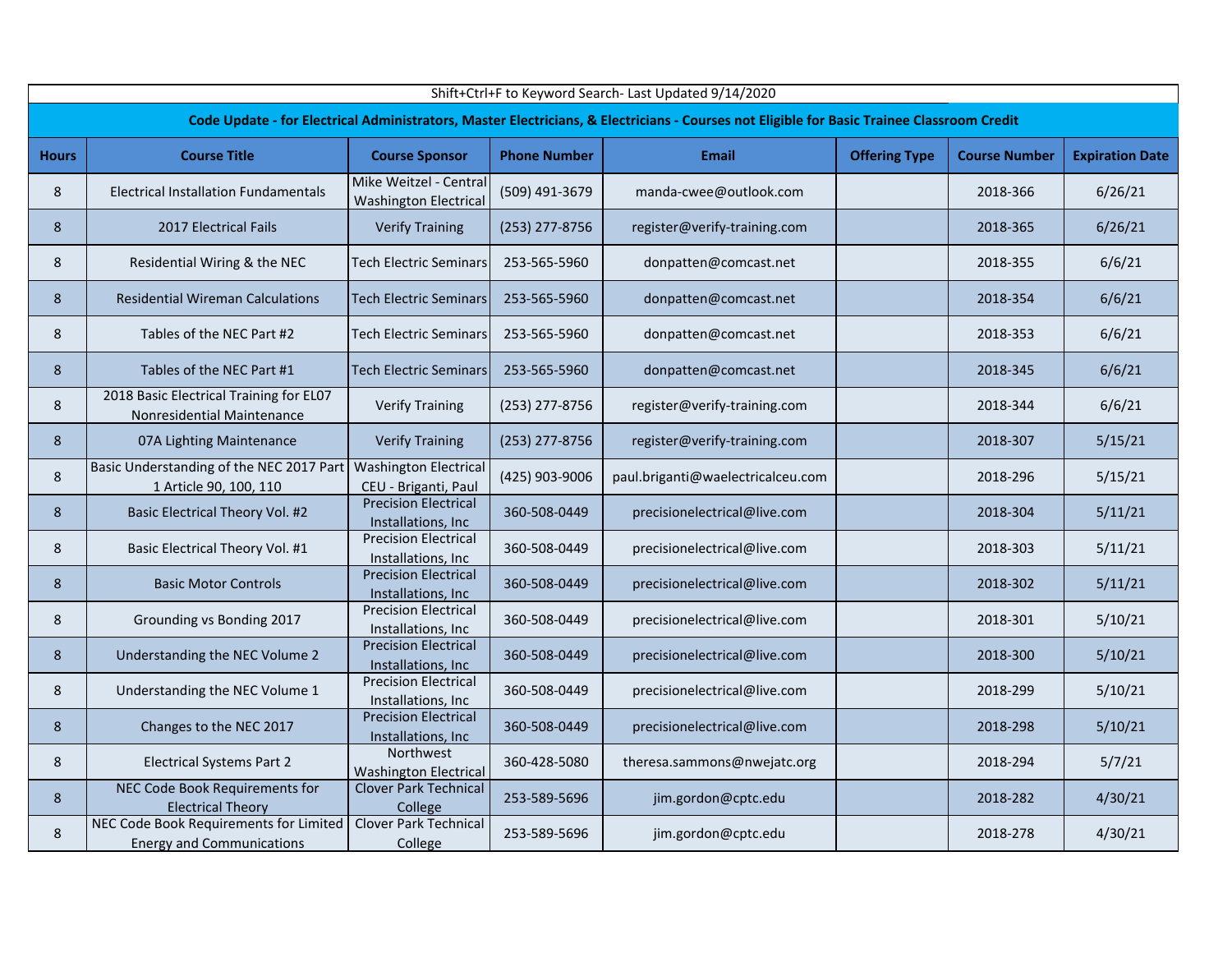| Shift+Ctrl+F to Keyword Search- Last Updated 9/14/2020 |                                                                                                                                            |                                                        |                     |                                   |                      |                      |                        |  |  |  |  |  |
|--------------------------------------------------------|--------------------------------------------------------------------------------------------------------------------------------------------|--------------------------------------------------------|---------------------|-----------------------------------|----------------------|----------------------|------------------------|--|--|--|--|--|
|                                                        | Code Update - for Electrical Administrators, Master Electricians, & Electricians - Courses not Eligible for Basic Trainee Classroom Credit |                                                        |                     |                                   |                      |                      |                        |  |  |  |  |  |
| <b>Hours</b>                                           | <b>Course Title</b>                                                                                                                        | <b>Course Sponsor</b>                                  | <b>Phone Number</b> | <b>Email</b>                      | <b>Offering Type</b> | <b>Course Number</b> | <b>Expiration Date</b> |  |  |  |  |  |
| 8                                                      | <b>Basic NEC for Trainees</b>                                                                                                              | Joan P Albert                                          | 360-903-2513        | jp.albert@juno.com                |                      | 2018-264             | 4/25/21                |  |  |  |  |  |
| 8                                                      | <b>Basic Transformer Theory for Trainees</b>                                                                                               | Joan P Albert                                          | 360-903-2513        | jp.albert@juno.com                |                      | 2018-263             | 4/25/21                |  |  |  |  |  |
| 8                                                      | Power Supplies, Dimming Circuitsm<br>Variable Frequency Drives                                                                             | <b>INW Industrial</b><br><b>Training LLC</b>           | 509-990-3019        | frank@inw-training.com            |                      | 2018-260             | 4/23/21                |  |  |  |  |  |
| 8                                                      | Motor Controls and Article 430                                                                                                             | <b>INW Industrial</b><br><b>Training LLC</b>           | 509-990-3019        | frank@inw-training.com            |                      | 2018-259             | 4/23/21                |  |  |  |  |  |
| 8                                                      | NEC Chapter 3: Wiring Methods                                                                                                              | <b>INW Industrial</b><br><b>Training LLC</b>           | 509-991-3019        | frank@inw-training.com            |                      | 2018-257             | 4/23/21                |  |  |  |  |  |
| $\overline{4}$                                         | RCW/WAC Update - 2017                                                                                                                      | <b>Washington Electrical</b><br>CEU - Briganti, Paul   | (425) 903-9006      | paul.briganti@waelectricalceu.com |                      | 2018-253             | 4/23/21                |  |  |  |  |  |
| 8                                                      | <b>Hazardous Locations Basics</b>                                                                                                          | <b>IBEW Local #46</b>                                  | 253-395-6521        | warren@ibew46.com                 |                      | 2018-201             | 4/6/21                 |  |  |  |  |  |
| 8                                                      | <b>General Requirements for Condcutors</b>                                                                                                 | IBEW Local #46                                         | 253-395-6521        | warren@ibew46.com                 |                      | 2018-200             | 4/6/21                 |  |  |  |  |  |
| 8                                                      | AC Motor/ Box & Raceway Fill<br>Calculations                                                                                               | <b>IBEW Local #46</b>                                  | 253-395-6521        | warren@ibew46.com                 |                      | 2018-199             | 4/6/21                 |  |  |  |  |  |
| 8                                                      | Conductor Sizing & Protection (NEC)                                                                                                        | <b>Milestone Electrical</b><br><b>Traning</b>          | 360-303-4674        | alex@milestoneet.com              |                      | 2018-169             | 3/16/21                |  |  |  |  |  |
| 8                                                      | Transformers                                                                                                                               | Eastern Washington<br><b>IAEI</b>                      | 509-251-6002        | lanny_iaei@msn.com                |                      | 2018-167             | 3/16/21                |  |  |  |  |  |
| 8                                                      | 100 Questions NEC & WAC 4 Trainees                                                                                                         | Mike Weitzel - Central<br><b>Washington Electrical</b> | (509) 491-3679      | manda-cwee@outlook.com            |                      | 2018-162             | 3/16/21                |  |  |  |  |  |
| 8                                                      | Photovoltaic & Wind Energy Systems                                                                                                         | <b>INW Industrial</b><br><b>Training LLC</b>           | 509-991-3019        | frank@inw-training.com            |                      | 2018-151             | 3/12/21                |  |  |  |  |  |
| 8                                                      | NEC for Health Care Facilities                                                                                                             | <b>INW Industrial</b><br><b>Training LLC</b>           | 509-991-3019        | frank@inw-training.com            |                      | 2018-149             | 3/12/21                |  |  |  |  |  |
| 4                                                      | Articles 400-408                                                                                                                           | Larry Gibson                                           | 360-892-4342        | abryce@frontiereow.com            |                      | 2018-147             | 3/12/21                |  |  |  |  |  |
| 8                                                      | <b>Grounding vs Bonding</b>                                                                                                                | Thomas J Baker Puget<br>Sound Electrical               | 360-377-2492        | tom@psetraining.com               |                      | 2018-126             | 2/27/21                |  |  |  |  |  |
| 8                                                      | Trainee Workshop: Electrical Installation<br>& Methods                                                                                     | Jon Coulimore<br>Education                             | 360-887-7889        | jconsiglio@jce.us                 |                      | 2018-115             | 2/21/21                |  |  |  |  |  |
| 8                                                      | Trainee Workshop: Grounding & Bonding                                                                                                      | Jon Coulimore<br>Education                             | 360-887-7889        | jconsiglio@jce.us                 |                      | 2018-114             | 2/21/21                |  |  |  |  |  |
| 8                                                      | Trainee Workshop: Low Voltage<br><b>Conductors &amp; Cables</b>                                                                            | Jon Coulimore<br>Education                             | 360-887-7889        | jconsiglio@jce.us                 |                      | 2018-113             | 2/21/21                |  |  |  |  |  |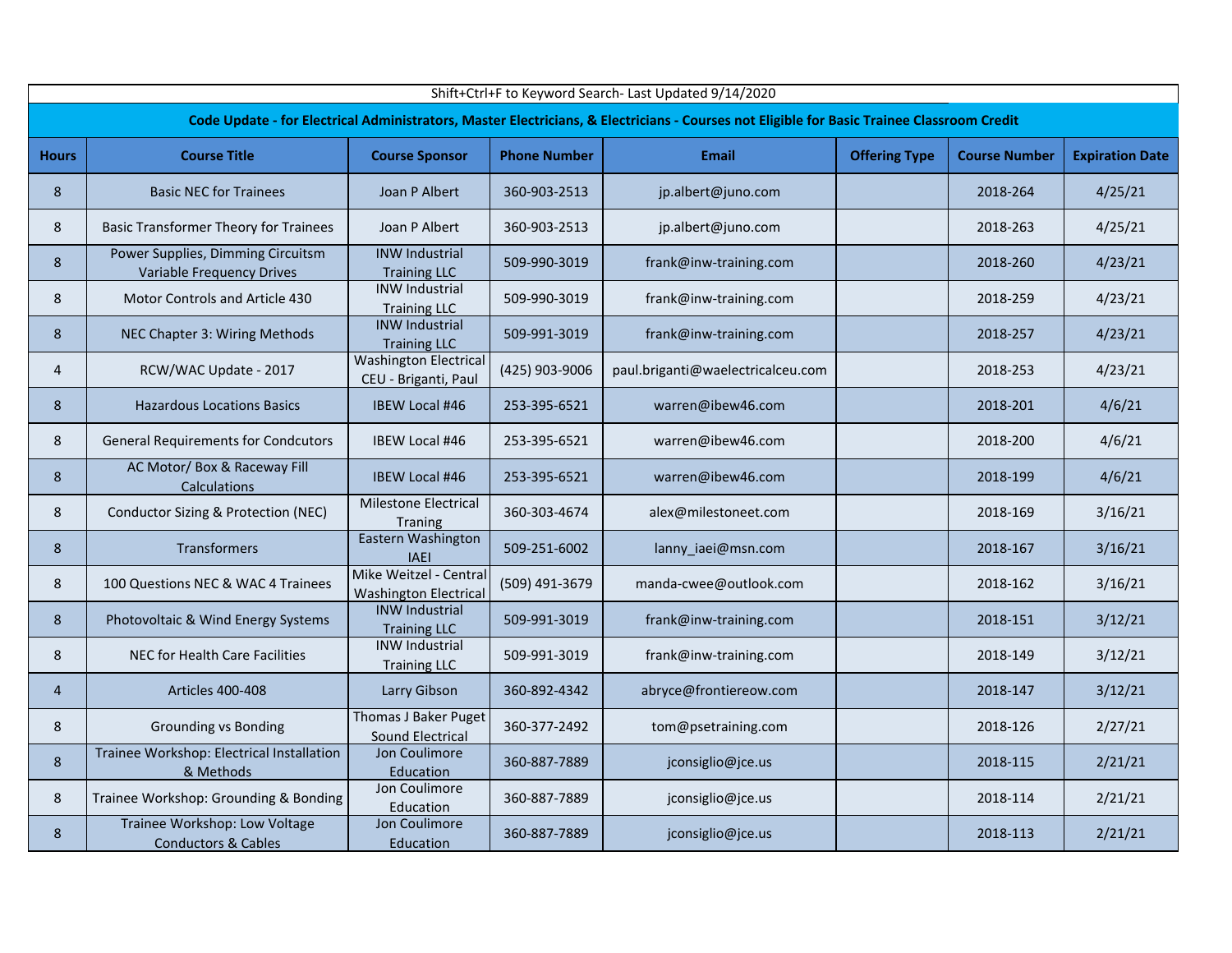|              | Shift+Ctrl+F to Keyword Search- Last Updated 9/14/2020  |                                                   |                     |                                                                                                                                            |                      |                      |                        |  |  |  |
|--------------|---------------------------------------------------------|---------------------------------------------------|---------------------|--------------------------------------------------------------------------------------------------------------------------------------------|----------------------|----------------------|------------------------|--|--|--|
|              |                                                         |                                                   |                     | Code Update - for Electrical Administrators, Master Electricians, & Electricians - Courses not Eligible for Basic Trainee Classroom Credit |                      |                      |                        |  |  |  |
| <b>Hours</b> | <b>Course Title</b>                                     | <b>Course Sponsor</b>                             | <b>Phone Number</b> | <b>Email</b>                                                                                                                               | <b>Offering Type</b> | <b>Course Number</b> | <b>Expiration Date</b> |  |  |  |
| 8            | Trainee Workshop: Basic NEC &<br>RCW/WAC                | Jon Coulimore<br>Education                        | 360-887-7889        | jconsiglio@jce.us                                                                                                                          |                      | 2018-112             | 2/21/21                |  |  |  |
| 8            | Residential Wiring Methods and the NEC                  | <b>CITC</b>                                       | (877) 238-8646      | ceu@citcwa.com                                                                                                                             |                      | 2018-109             | 2/21/21                |  |  |  |
| 8            | <b>Wiring Methods</b>                                   | Larry Gibson                                      | 360-892-4342        | abryce@frontiereow.com                                                                                                                     |                      | 2018-108             | 2/21/21                |  |  |  |
| 8            | <b>Overcurrent Protection</b>                           | Larry Gibson                                      | 360-892-4342        | abryce@frontiereow.com                                                                                                                     |                      | 2018-107             | 2/21/21                |  |  |  |
| 8            | <b>Box Fill Calculations</b>                            | Larry Gibson                                      | 360-892-4342        | abryce@frontiereow.com                                                                                                                     |                      | 2018-106             | 2/21/21                |  |  |  |
| 8            | <b>Basic Motor Control - 2</b>                          | <b>ETI- Training</b><br>Electricians              | (360) 265-6994      | roger@trainingelectricians.com                                                                                                             |                      | 2018-105             | 2/21/21                |  |  |  |
| 8            | Basic Motor Control - 1                                 | <b>ETI-Training</b><br>Electricians               | (360) 265-6994      | roger@trainingelectricians.com                                                                                                             |                      | 2018-104             | 2/21/21                |  |  |  |
| 8            | <b>Basic Electrical Theory Class F</b>                  | <b>Kevin Mauro</b>                                | 360-653-5300        | maurotrainingservices@yahoo.com                                                                                                            |                      | 2018-091             | 2/6/21                 |  |  |  |
| 8            | <b>Basic Electrical Theory Class E</b>                  | Kevin Mauro                                       | 360-653-5300        | maurotrainingservices@yahoo.com                                                                                                            |                      | 2018-090             | 2/6/21                 |  |  |  |
| 8            | <b>Basic Electrical Theory Class D</b>                  | <b>Kevin Mauro</b>                                | 360-653-5300        | maurotrainingservices@yahoo.com                                                                                                            |                      | 2018-089             | 2/6/21                 |  |  |  |
| 8            | <b>Basic Electrical Theory Class C</b>                  | Kevin Mauro                                       | 360-653-5300        | maurotrainingservices@yahoo.com                                                                                                            |                      | 2018-088             | 2/6/21                 |  |  |  |
| 8            | <b>Basic Electrical Theory Class B</b>                  | <b>Kevin Mauro</b>                                | 360-653-5300        | maurotrainingservices@yahoo.com                                                                                                            |                      | 2018-087             | 2/6/21                 |  |  |  |
| 8            | <b>Basic Electrical Theory Class A</b>                  | <b>Kevin Mauro</b>                                | 360-653-5300        | maurotrainingservices@yahoo.com                                                                                                            |                      | 2018-086             | 2/6/21                 |  |  |  |
| 8            | Electrical Journeyman Course RCW/WAC<br>& NEC           | Milestone Electrical<br><b>Traning</b>            | 360-303-4674        | alex@milestoneet.com                                                                                                                       |                      | 2018-078             | 2/2/21                 |  |  |  |
| 8            | <b>Residential Service Calculations</b>                 | Milestone Electrical<br><b>Traning</b>            | 360-303-4674        | alex@milestoneet.com                                                                                                                       |                      | 2018-076             | 2/2/21                 |  |  |  |
| 8            | Electrical Journeyman Course - NEC Exam<br>Prep         | Milestone Electrical<br><b>Traning</b>            | 360-303-4674        | alex@milestoneet.com                                                                                                                       |                      | 2018-075             | 2/2/21                 |  |  |  |
| 4            | Solar Photovoltaic Systems                              | <b>Hayes Technical</b><br>Systems                 | 509-952-5072        | hayestech@q.com                                                                                                                            |                      | 2019-086             | 2/1/21                 |  |  |  |
| 8            | NEC for Trainees Part 2 - Grounding &<br><b>Bonding</b> | <b>Current Electric</b><br>Training - Hesselroth, | (509) 488-0899      | celectric@qosi.net                                                                                                                         |                      | 2018-073             | 2/1/21                 |  |  |  |
| 8            | <b>NEC Update</b>                                       | <b>HVAC Institute</b>                             | 253-202-0330        | hvacnorman@gmail.com                                                                                                                       |                      | 2018-070             | 1/31/21                |  |  |  |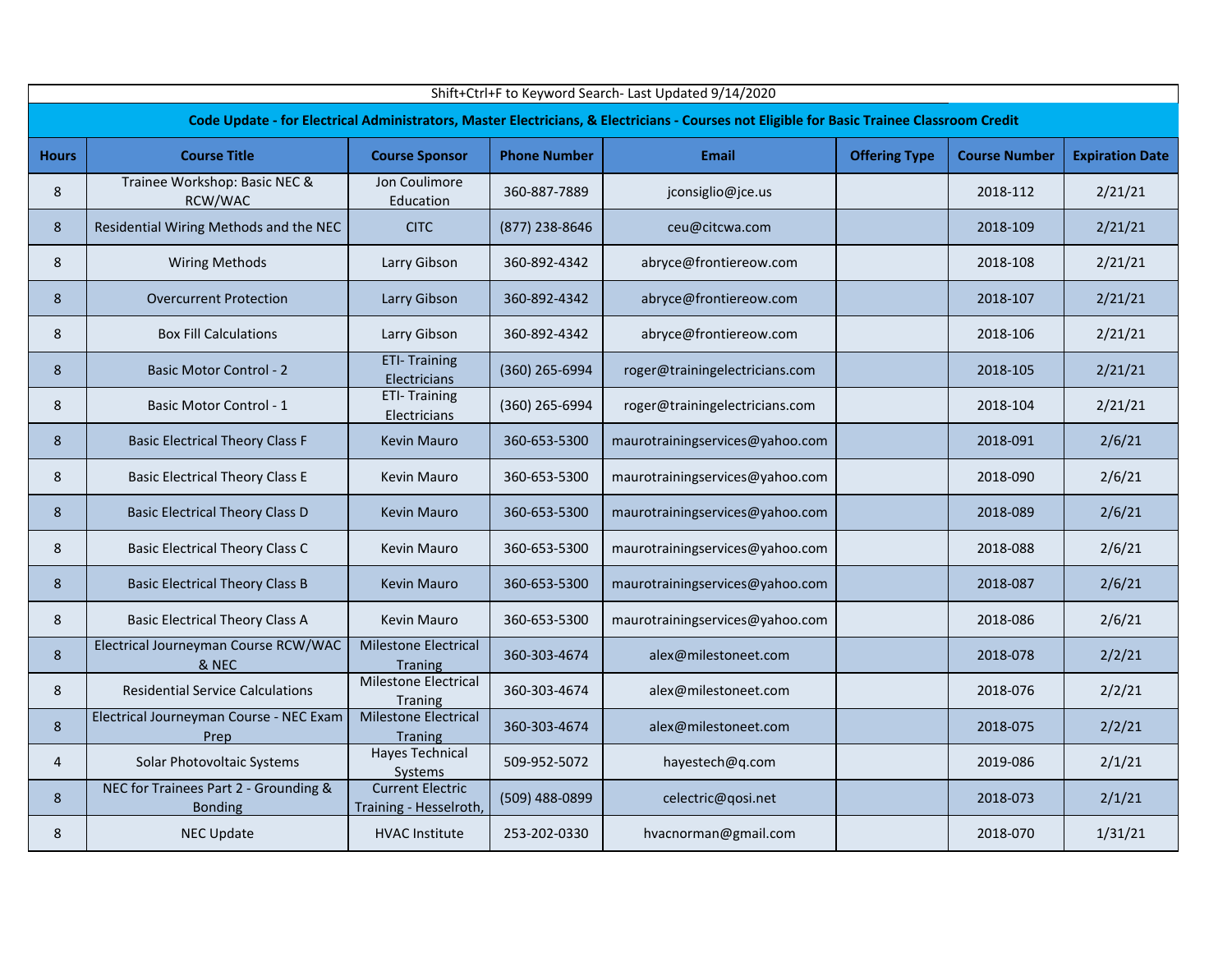|                | Shift+Ctrl+F to Keyword Search- Last Updated 9/14/2020 |                                                       |                     |                                                                                                                                            |                      |                      |                        |  |  |  |
|----------------|--------------------------------------------------------|-------------------------------------------------------|---------------------|--------------------------------------------------------------------------------------------------------------------------------------------|----------------------|----------------------|------------------------|--|--|--|
|                |                                                        |                                                       |                     | Code Update - for Electrical Administrators, Master Electricians, & Electricians - Courses not Eligible for Basic Trainee Classroom Credit |                      |                      |                        |  |  |  |
| <b>Hours</b>   | <b>Course Title</b>                                    | <b>Course Sponsor</b>                                 | <b>Phone Number</b> | <b>Email</b>                                                                                                                               | <b>Offering Type</b> | <b>Course Number</b> | <b>Expiration Date</b> |  |  |  |
| 4              | RCW/WAC Update                                         | <b>HVAC Institute</b>                                 | 253-202-0330        | hvacnorman@gmail.com                                                                                                                       |                      | 2018-067             | 1/31/21                |  |  |  |
| 4              | <b>Electrical Theory</b>                               | <b>HVAC Institute</b>                                 | 253-202-0330        | hvacnorman@gmail.com                                                                                                                       |                      | 2018-065             | 1/31/21                |  |  |  |
| 8              | Washington RCW-WAC Code Update                         | <b>Clover Park Technical</b><br>College               | 253-589-5696        | jim.gordon@cptc.edu                                                                                                                        |                      | 2018-064             | 1/31/21                |  |  |  |
| 14             | NFPA 70E: Electrical Safety in the<br>Workplace        | <b>National Fire</b><br><b>Protection Association</b> | 509-895-8368        | afontes@nfpa.org                                                                                                                           |                      | 2018-058             | 1/30/21                |  |  |  |
| 8              | NEC Article 725 & 770 for Trainees                     | Joan P Albert                                         | 360-903-2513        | jp.albert@juno.com                                                                                                                         |                      | 2018-027             | 1/16/21                |  |  |  |
| 4              | Box & Raceway Fill Calculations                        | IBEW Local #46                                        | 253-395-6521        | warren@ibew46.com                                                                                                                          |                      | 2018-022             | 1/9/21                 |  |  |  |
| 4              | <b>AC Motor Calculations</b>                           | <b>IBEW Local #46</b>                                 | 253-395-6521        | warren@ibew46.com                                                                                                                          |                      | 2018-021             | 1/9/21                 |  |  |  |
| 8              | 2017 NEC Update                                        | IBEW Local #46                                        | 253-395-6521        | warren@ibew46.com                                                                                                                          |                      | 2018-020             | 1/9/21                 |  |  |  |
| 8              | NEC Ch 2: Wiring & Protection                          | <b>INW Industrial</b><br><b>Training LLC</b>          | 509-991-3019        | frank@inw-training.com                                                                                                                     |                      | 2018-009             | 1/2/21                 |  |  |  |
| 8              | <b>Grounding and Bonding</b>                           | Larry Gibson                                          | 360-892-4342        | abryce@frontiereow.com                                                                                                                     |                      | 2018-008             | 1/2/21                 |  |  |  |
| 8              | <b>NEC for Trainees</b>                                | Allied Group Inc                                      | 206-501-7300        | jdunahoe@alliedresidential.com                                                                                                             |                      | 2018-006             | 1/2/21                 |  |  |  |
| 4              | Theory of Electrical Circuits                          | <b>CITC</b>                                           | (877) 238-8646      | ceu@citcwa.com                                                                                                                             |                      | 2018-004             | 1/2/21                 |  |  |  |
| 8              | <b>Residential Wiring Calculations</b>                 | <b>CITC</b>                                           | (877) 238-8646      | ceu@citcwa.com                                                                                                                             |                      | 2018-003             | 1/2/21                 |  |  |  |
| $\overline{4}$ | Grounding & Bonding                                    | <b>CITC</b>                                           | (877) 238-8646      | ceu@citcwa.com                                                                                                                             |                      | 2018-002             | 1/2/21                 |  |  |  |
| 8              | <b>Understanding Harmonics</b>                         | <b>Tech Electric Seminars</b>                         | $(253) 565 - 5960$  | donpatten@comcast.net                                                                                                                      |                      | 2018-001             | 1/2/21                 |  |  |  |
| 8              | Analysis of Changes: 2017 NEC Code<br>Update           | Eastern Washington<br><b>IAEI</b>                     | (509) 251-6002      | lanny iaei@msn.com                                                                                                                         |                      | 2017-085             | 12/31/20               |  |  |  |
| 4              | <b>Basic Grounding</b>                                 | <b>ETI- Training</b><br>Electricians                  | (360) 265-6994      | roger@trainingelectricians.com                                                                                                             |                      | 2017-824             | 12/21/20               |  |  |  |
| 4              | <b>Chapter 3 Wiring Methods</b>                        | <b>ETI- Training</b><br>Electricians                  | (360) 265-6994      | roger@trainingelectricians.com                                                                                                             |                      | 2017-821             | 12/21/20               |  |  |  |
| 8              | <b>Grounding Basics</b>                                | Allied Group Inc                                      | 206-501-7300        | jdunahoe@alliedresidential.com                                                                                                             |                      | 2017-820             | 12/21/20               |  |  |  |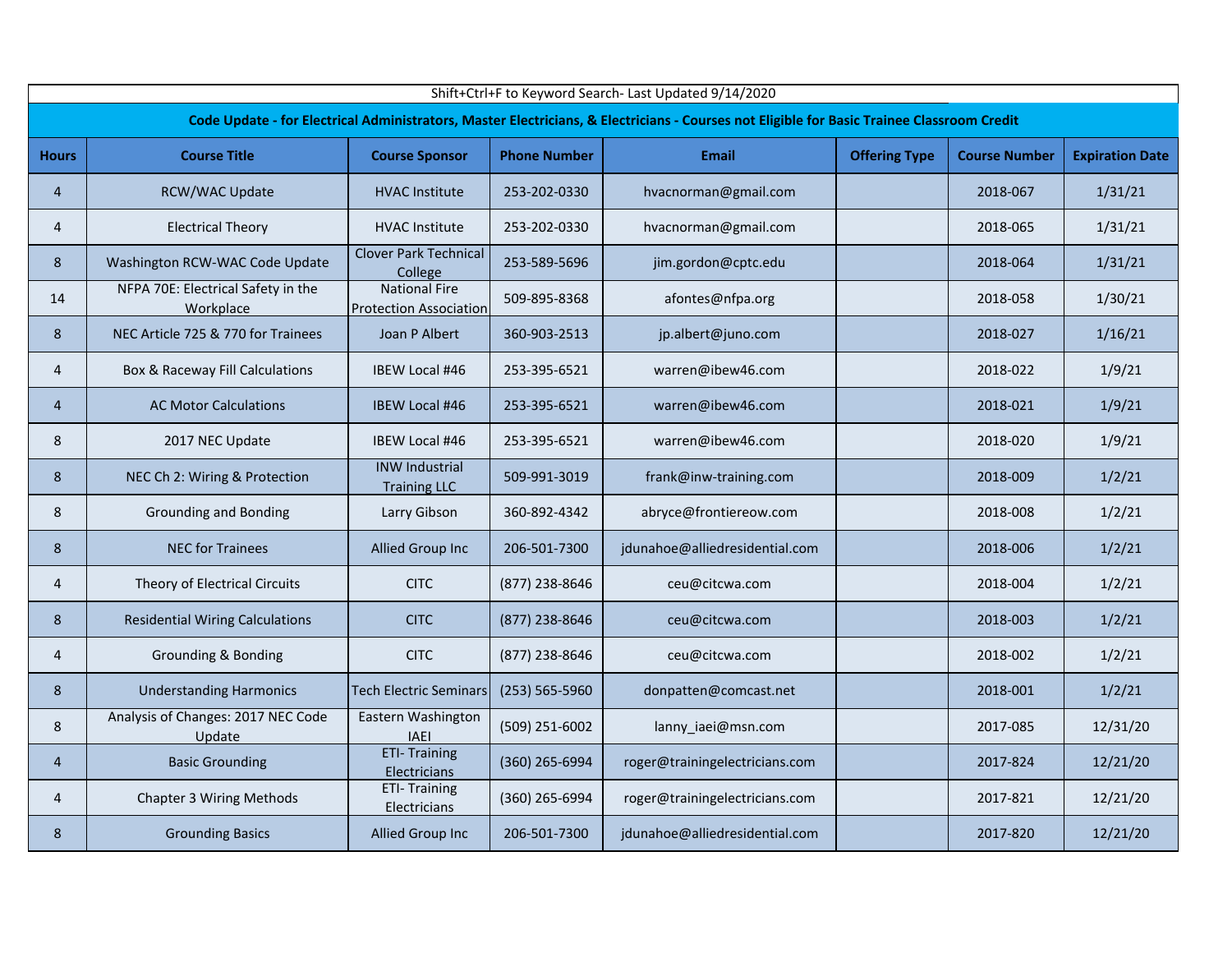| Shift+Ctrl+F to Keyword Search- Last Updated 9/14/2020 |                                                                                                                                            |                                                         |                     |                                |                      |                      |                        |  |  |  |  |  |
|--------------------------------------------------------|--------------------------------------------------------------------------------------------------------------------------------------------|---------------------------------------------------------|---------------------|--------------------------------|----------------------|----------------------|------------------------|--|--|--|--|--|
|                                                        | Code Update - for Electrical Administrators, Master Electricians, & Electricians - Courses not Eligible for Basic Trainee Classroom Credit |                                                         |                     |                                |                      |                      |                        |  |  |  |  |  |
| <b>Hours</b>                                           | <b>Course Title</b>                                                                                                                        | <b>Course Sponsor</b>                                   | <b>Phone Number</b> | <b>Email</b>                   | <b>Offering Type</b> | <b>Course Number</b> | <b>Expiration Date</b> |  |  |  |  |  |
| $\overline{4}$                                         | Branch Circuit Basic and Beyond                                                                                                            | <b>Intertek</b>                                         | 206-841-1707        | christine.porter@intertek.com  |                      | 2017-817             | 12/19/20               |  |  |  |  |  |
| $\overline{4}$                                         | Grounding and Bonding for Services and<br><b>Separately Derived Systems</b>                                                                | <b>Intertek</b>                                         | 206-841-1707        | christine.porter@intertek.com  |                      | 2017-816             | 12/19/20               |  |  |  |  |  |
| 8                                                      | Transformers - Principles and Applications                                                                                                 | <b>ETI- Training</b><br>Electricians                    | (360) 265-6994      | roger@trainingelectricians.com |                      | 2017-815             | 12/19/20               |  |  |  |  |  |
| $\overline{4}$                                         | <b>Residential Circuits</b>                                                                                                                | <b>ETI-Training</b><br>Electricians                     | (360) 265-6994      | roger@trainingelectricians.com |                      | 2017-811             | 12/18/20               |  |  |  |  |  |
| 8                                                      | <b>Basic Dwelling Knowledge</b>                                                                                                            | Larry Gibson                                            | 360-892-4342        | abryce@frontiereow.com         |                      | 2017-801             | 12/13/20               |  |  |  |  |  |
| 8                                                      | Motors, Circuits, Code & Calcs                                                                                                             | Mike Weitzel - Central<br><b>Washington Electrical</b>  | (509) 491-3679      | manda-cwee@outlook.com         |                      | 2017-791             | 12/8/20                |  |  |  |  |  |
| 8                                                      | 2017 NEC Update Part #1 - Basic Trainee<br>Class                                                                                           | Tucker with a "T" CEC,<br><b>LLC</b>                    | 509-910-5702        | Tuckerwithatcec@outlook.com    |                      | 2017-788             | 12/7/20                |  |  |  |  |  |
| 8                                                      | <b>Grounding and Bonding</b>                                                                                                               | <b>Axis Electrical Group</b>                            | 253-459-9623        | dave@axiselectric.com          |                      | 2017-786             | 12/7/20                |  |  |  |  |  |
| 16                                                     | <b>Test Prep for Trainees</b>                                                                                                              | Axis Electrical Group                                   | 253-459-9623        | dave@axiselectric.com          |                      | 2017-785             | 12/7/20                |  |  |  |  |  |
| 8                                                      | <b>Classroom Theory VI</b>                                                                                                                 | <b>NECA - IBEW Electrical</b><br><b>Training Center</b> | 503-501-5050        | rbelisle@nietc.org             |                      | 2017-745             | 11/3/20                |  |  |  |  |  |
| 8                                                      | Designing Electrical Systems for Trainees                                                                                                  | Mike Weitzel - Central<br><b>Washington Electrical</b>  | (509) 491-3679      | manda-cwee@outlook.com         |                      | 2017-736             | 11/2/20                |  |  |  |  |  |
| 8                                                      | Motors & Transformers for Trainees                                                                                                         | Mike Weitzel - Central<br><b>Washington Electrical</b>  | (509) 491-3679      | manda-cwee@outlook.com         |                      | 2017-734             | 11/2/20                |  |  |  |  |  |
| 8                                                      | Solar PV Systems Based on the 2017 NEC                                                                                                     | Oregon Solar Energy<br><b>Industries Assoc</b>          | 540-798-9591        | meghan@oseia.org               |                      | 2017-731             | 11/2/20                |  |  |  |  |  |
| 24                                                     | <b>Understanding Electrical Circuits</b>                                                                                                   | <b>HVAC Institute</b>                                   | 253-202-0330        | hvacnorman@gmail.com           |                      | 2017-718             | 10/26/20               |  |  |  |  |  |
| 4                                                      | Electrical Theory for Exam Prep                                                                                                            | <b>CITC</b>                                             | (877) 238-8646      | ceu@citcwa.com                 |                      | 2017-711             | 10/20/20               |  |  |  |  |  |
| 8                                                      | RCW/WAC & NEC Update                                                                                                                       | <b>Milestone Electrical</b><br><b>Traning</b>           | 360-303-4674        | alex@milestoneet.com           |                      | 2017-707             | 10/12/20               |  |  |  |  |  |
| 8                                                      | Understanding the NEC - Article 90-200                                                                                                     | Milestone Electrical<br>Traning                         | 360-303-4674        | alex@milestoneet.com           |                      | 2017-705             | 10/12/20               |  |  |  |  |  |
| 8                                                      | 2017 NEC Code Update II                                                                                                                    | LU112-NECA Electrical<br><b>JATC</b>                    | 509-783-0589        | sasha.m@jatc112.org            |                      | 2017-704             | 10/12/20               |  |  |  |  |  |
| 4                                                      | RCW/WAC Update                                                                                                                             | <b>LU112-NECA Electrical</b><br><b>JATC</b>             | 509-783-0589        | sasha.m@jatc112.org            |                      | 2017-702             | 10/12/20               |  |  |  |  |  |